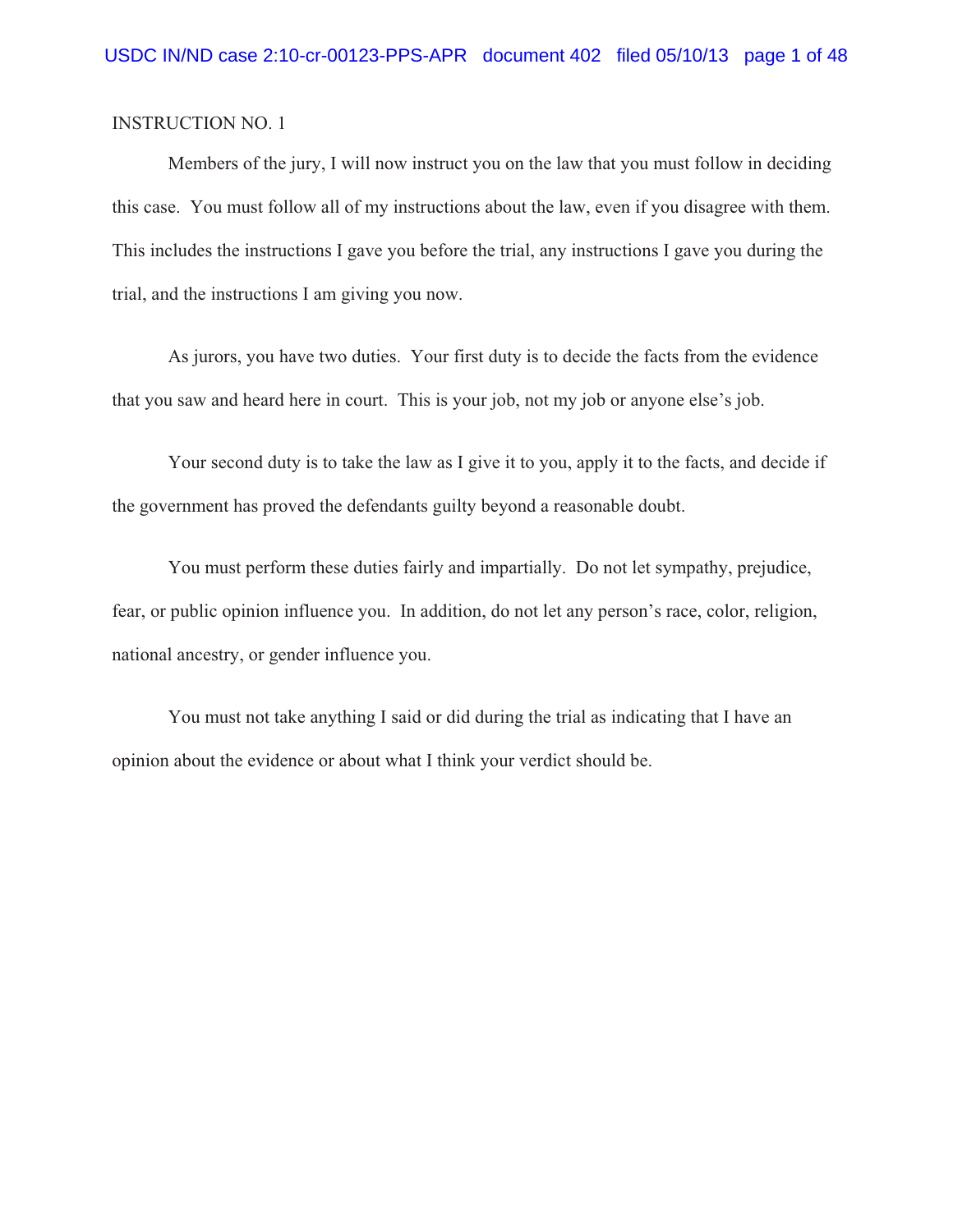The charges against the defendants are in a document called an indictment. You will have a copy of the indictment during your deliberations.

The indictment in this case charges that the defendants committed the crimes of conspiracy, identity theft, account takeover/credit card fraud, and aggravated identity theft. The defendants have pled not guilty to the charges.

The indictment is simply the formal way of telling the defendants what crimes they are accused of committing. It is not evidence that the defendants are guilty. It does not even raise a suspicion of guilt.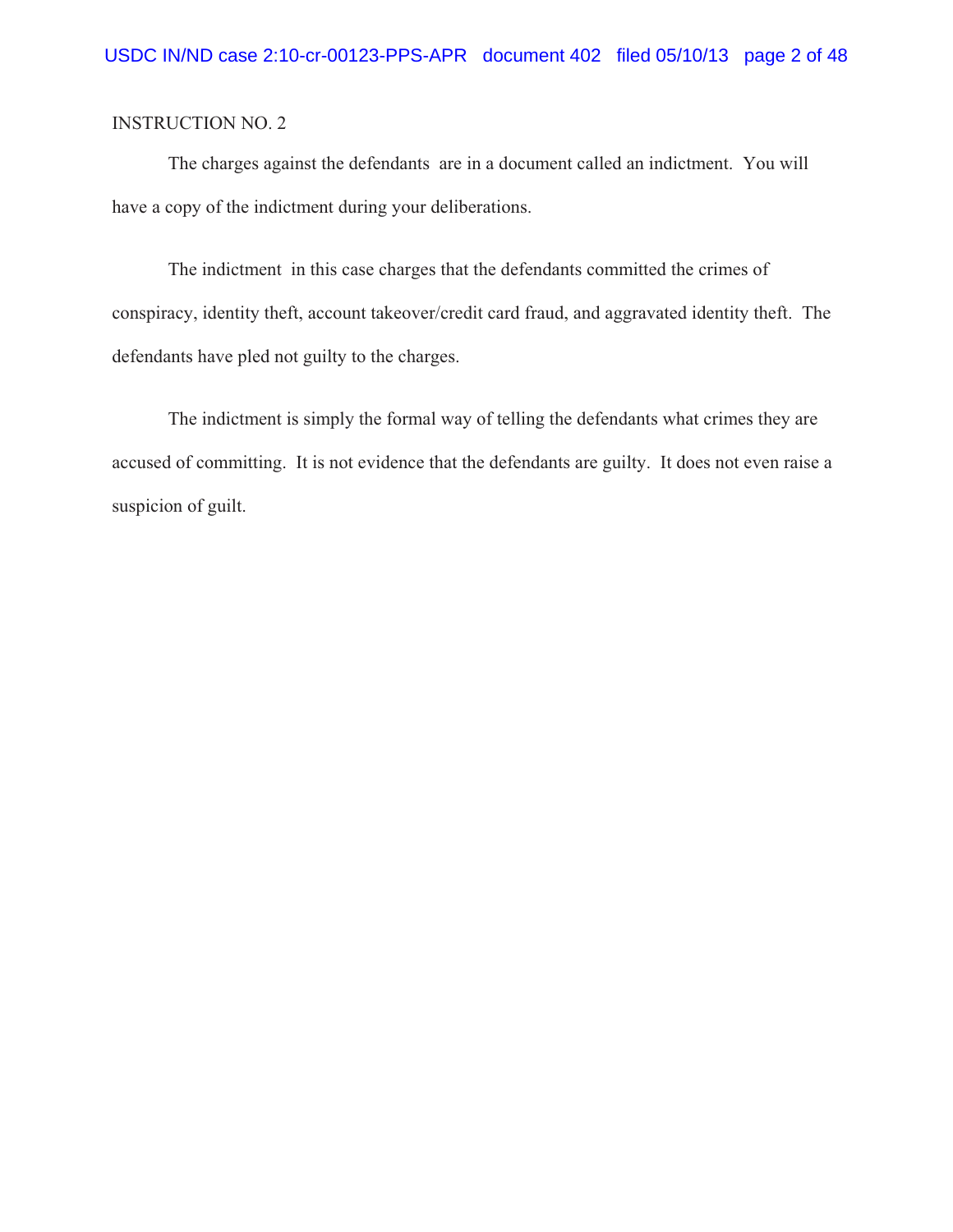Each defendant is presumed innocent of each and every one of the charges. This presumption continues throughout the case, including during your deliberations. It is not overcome unless, from all the evidence in the case, you are convinced beyond a reasonable doubt that the particular defendant you are considering is guilty as charged.

The government has the burden of proving each defendant's guilt beyond a reasonable doubt. This burden of proof stays with the government throughout the case.

A defendant is never required to prove his innocence. He is not required to produce any evidence at all.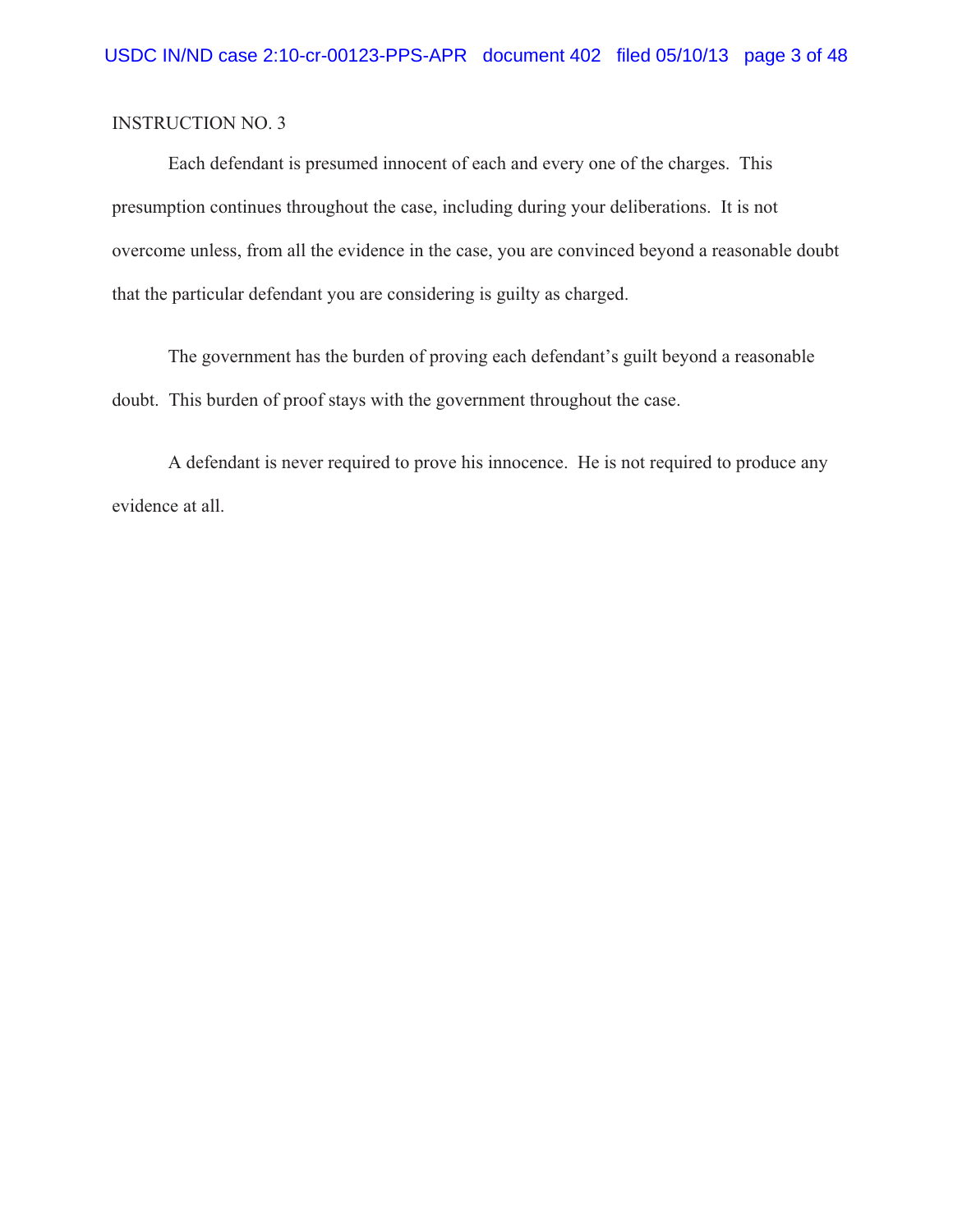You must make your decision based only on the evidence that you saw and heard here in court. Do not consider anything you may have seen or heard outside of court, including anything from the newspaper, television, radio, the Internet, or any other source.

The evidence includes only what the witnesses said when they were testifying under oath, the exhibits that I allowed into evidence, and the stipulations that the lawyers agreed to. A stipulation is an agreement that certain facts are true or that a witness would have given certain testimony.

Nothing else is evidence. The lawyers' statements and arguments are not evidence. If what a lawyer said is different from the evidence as you remember it, the evidence is what counts. The lawyers' questions and objections likewise are not evidence.

A lawyer has a duty to object if he thinks a question is improper. If I sustained objections to questions the lawyers asked, you must not speculate on what the answers might have been.

If, during the trial, I struck testimony or exhibits from the record, or told you to disregard something, you must not consider it.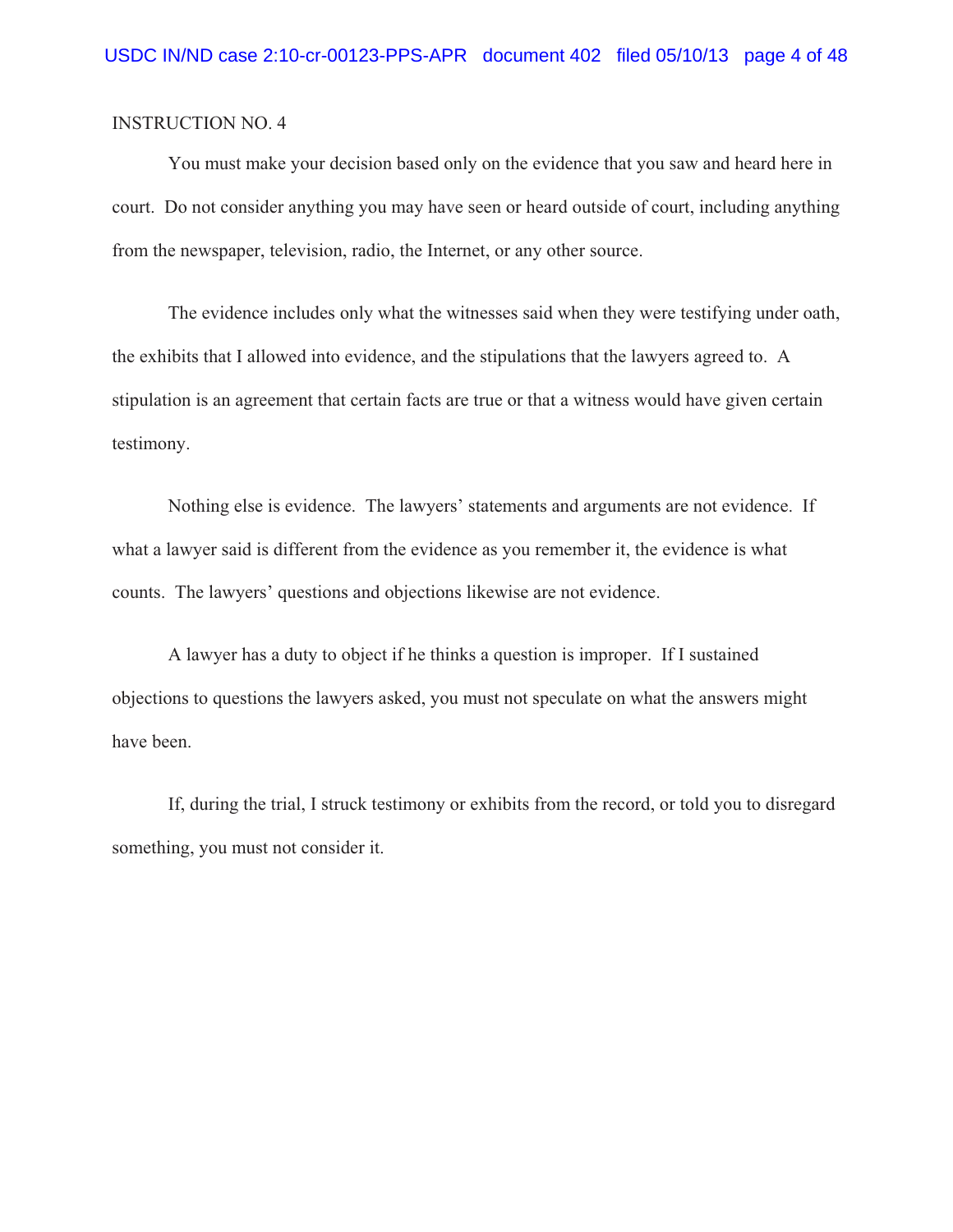Give the evidence whatever weight you decide it deserves. Use your common sense in weighing the evidence, and consider the evidence in light of your own everyday experience.

People sometimes look at one fact and conclude from it that another fact exists. This is called an inference. You are allowed to make reasonable inferences, so long as they are based on the evidence.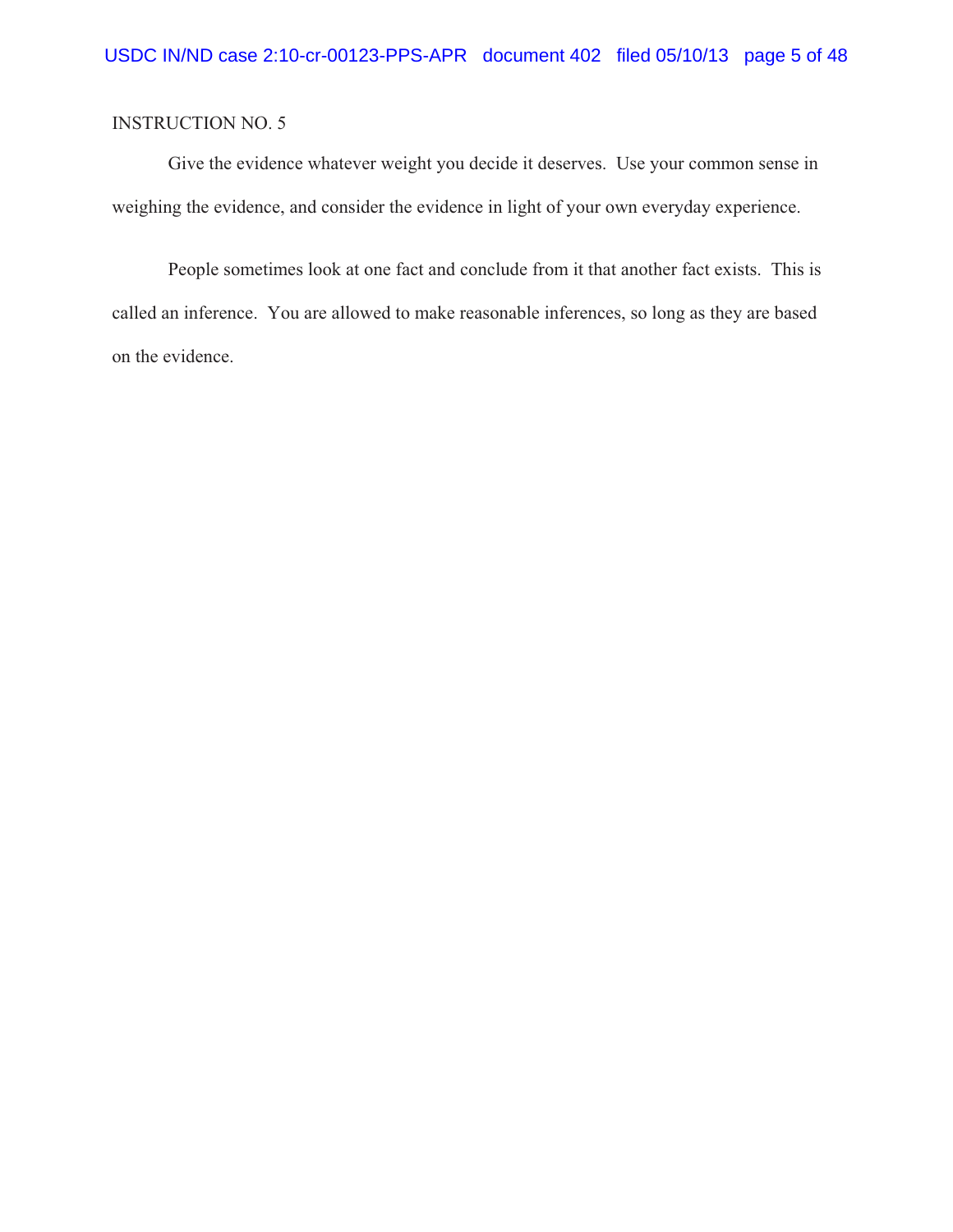You may have heard the terms "direct evidence" and "circumstantial evidence." Direct evidence is evidence that directly proves a fact. Circumstantial evidence is evidence that indirectly proves a fact.

You are to consider both direct and circumstantial evidence. The law does not say that one is better than the other. It is up to you to decide how much weight to give to any evidence, whether direct or circumstantial.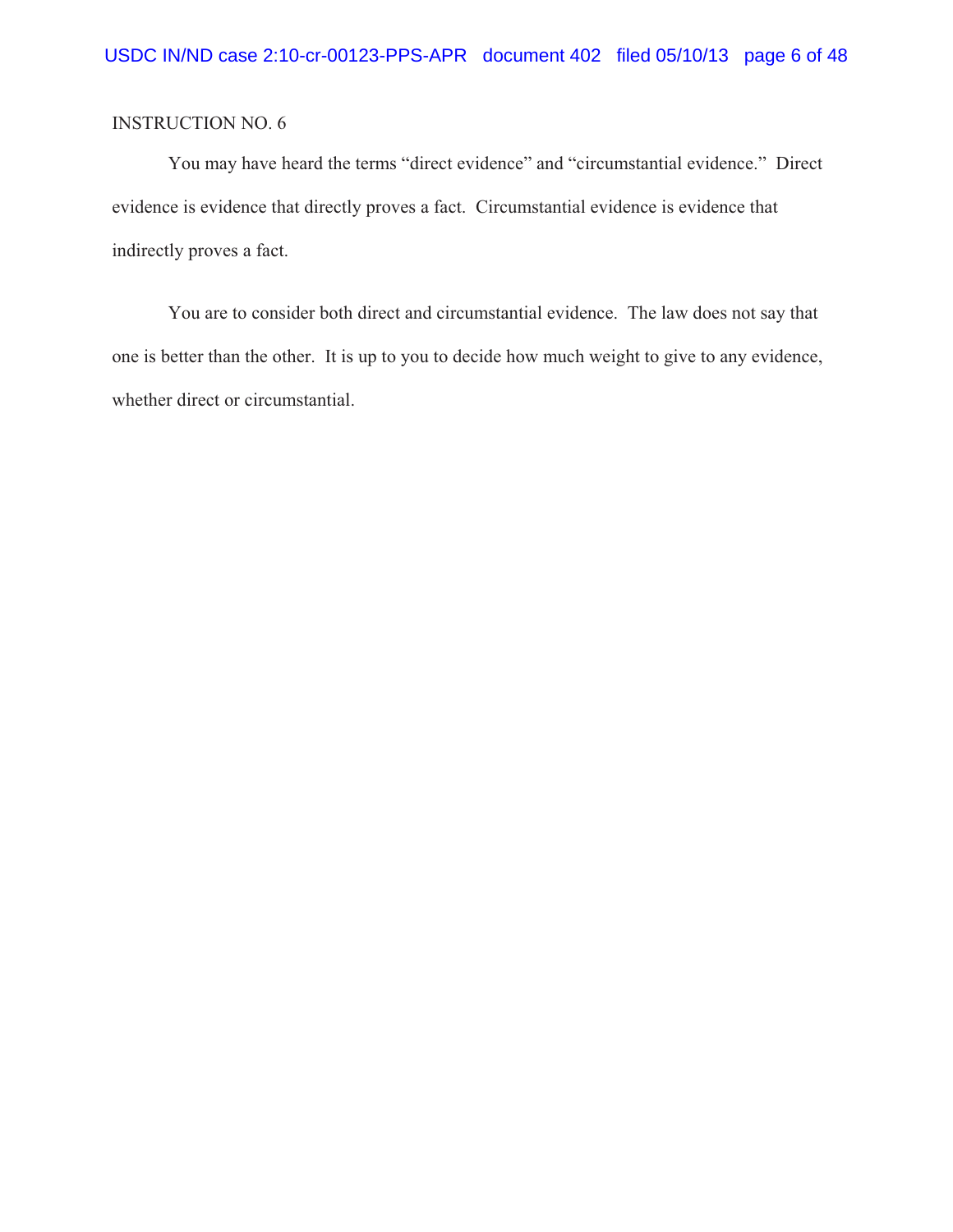Do not make any decisions simply by counting the number of witnesses who testified about a certain point.

You may find the testimony of one witness or a few witnesses more persuasive than the testimony of a larger number. You need not accept the testimony of the larger number of witnesses.

What is important is how truthful and accurate the witnesses were and how much weight you think their testimony deserves.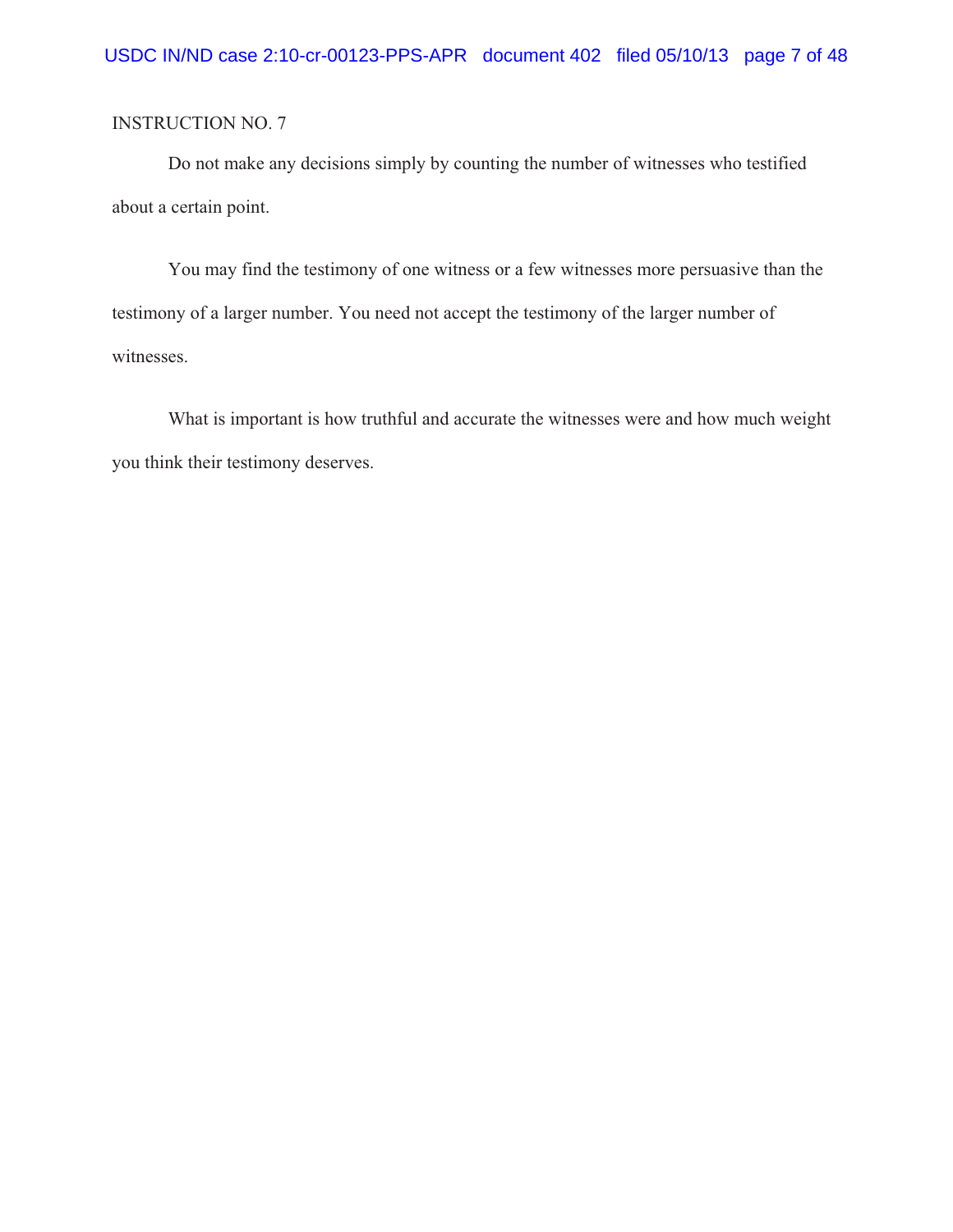A defendant has an absolute right not to testify or present evidence. You may not consider in any way the fact that a defendant did not testify or present evidence. You should not even discuss it in your deliberations.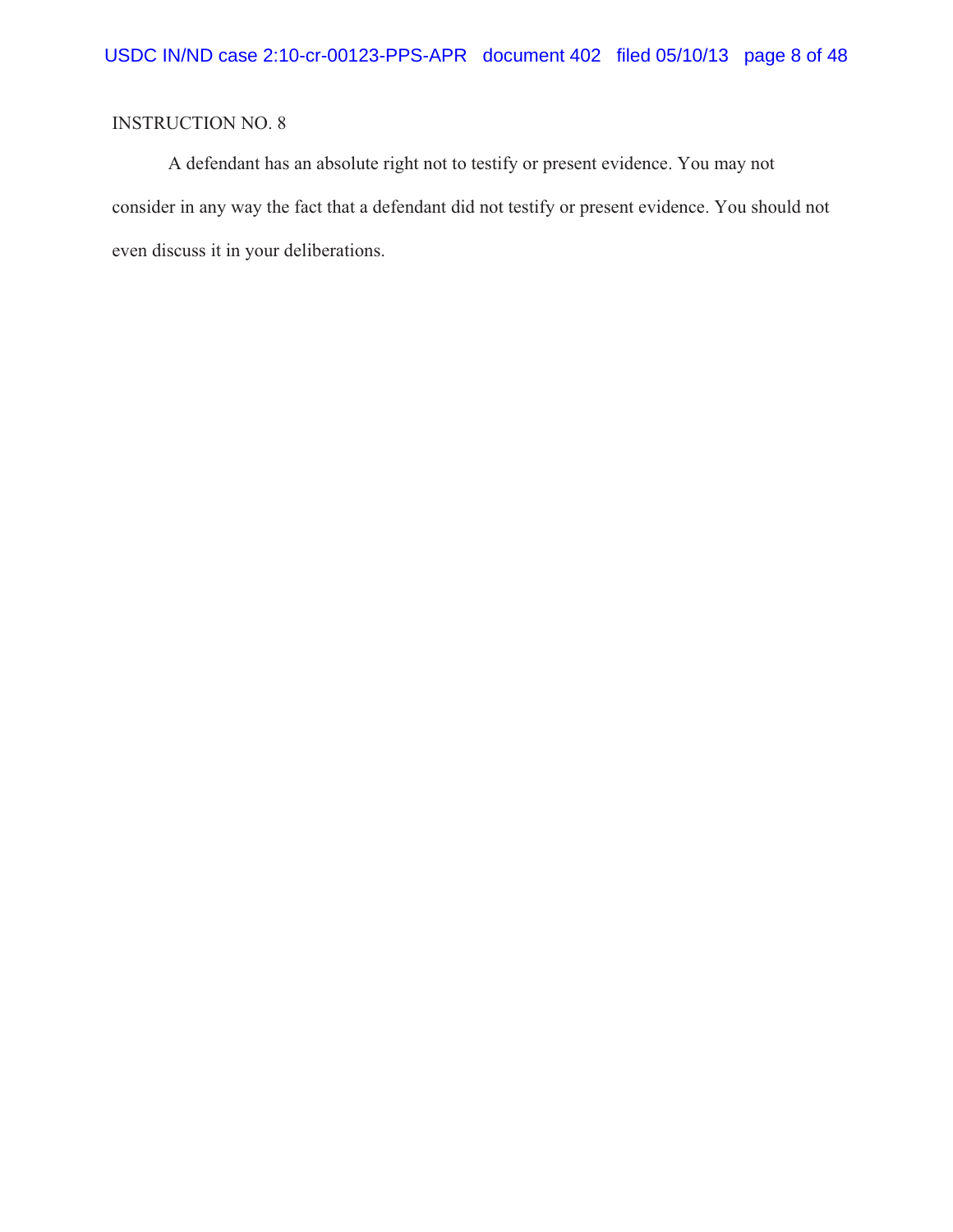Part of your job as jurors is to decide how believable each witness was, and how much weight to give each witness' testimony, including that of the Defendant Willie Harris. You may accept all of what a witness says, or part of it, or none of it.

Some factors you may consider include:

- the intelligence of the witness;
- the witness's ability and opportunity to see, hear, or know the things the witness testified about;
- the witness's memory;
- the witness's demeanor;
- whether the witness had any bias, prejudice, or other reason to lie or slant the testimony;
- the truthfulness and accuracy of the witness's testimony in light of the other evidence presented; and
- inconsistent or consistent statements or conduct by the witness.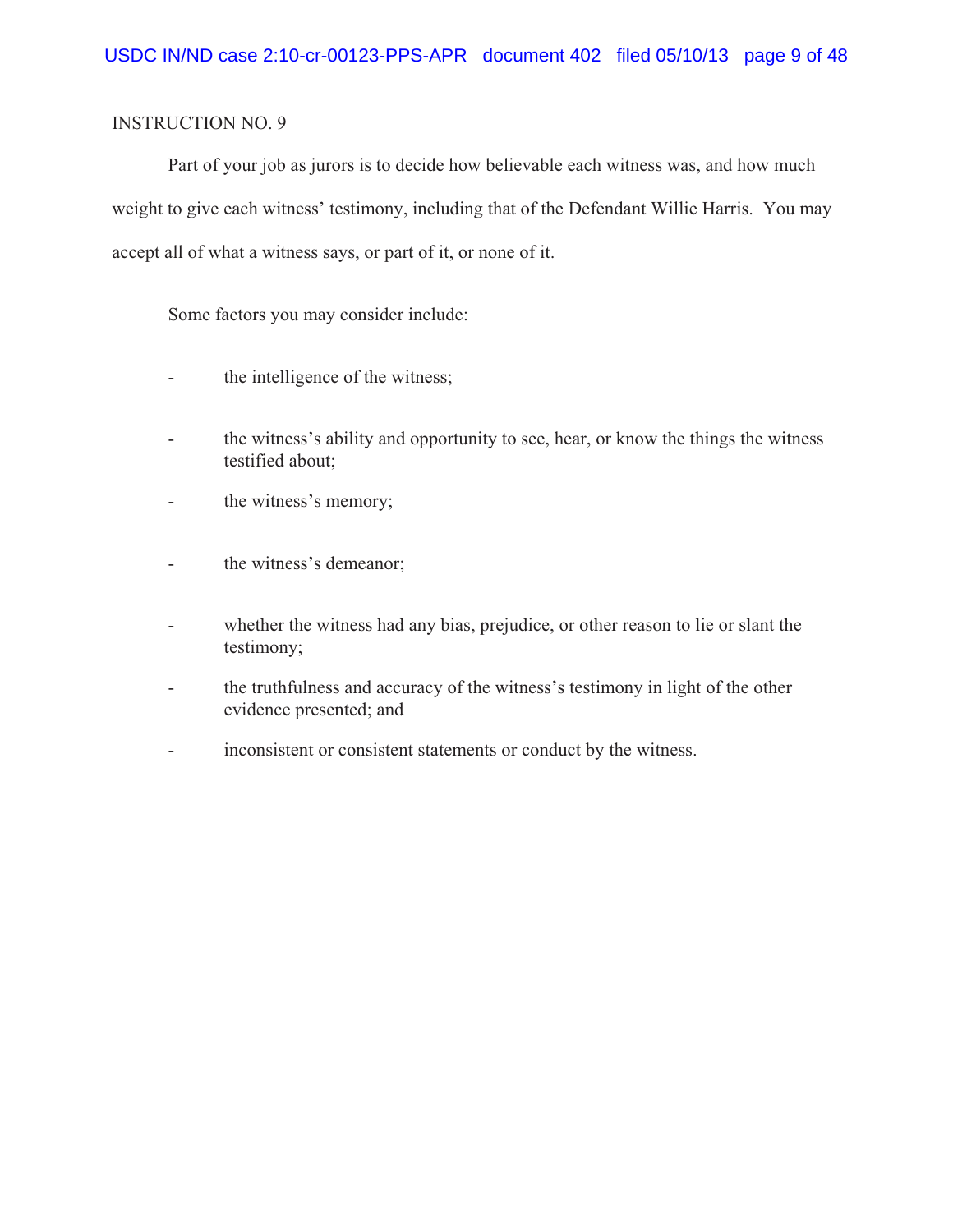USDC IN/ND case 2:10-cr-00123-PPS-APR document 402 filed 05/10/13 page 10 of 48

# INSTRUCTION NO. 10

It is proper for an attorney to interview any witness in preparation for trial.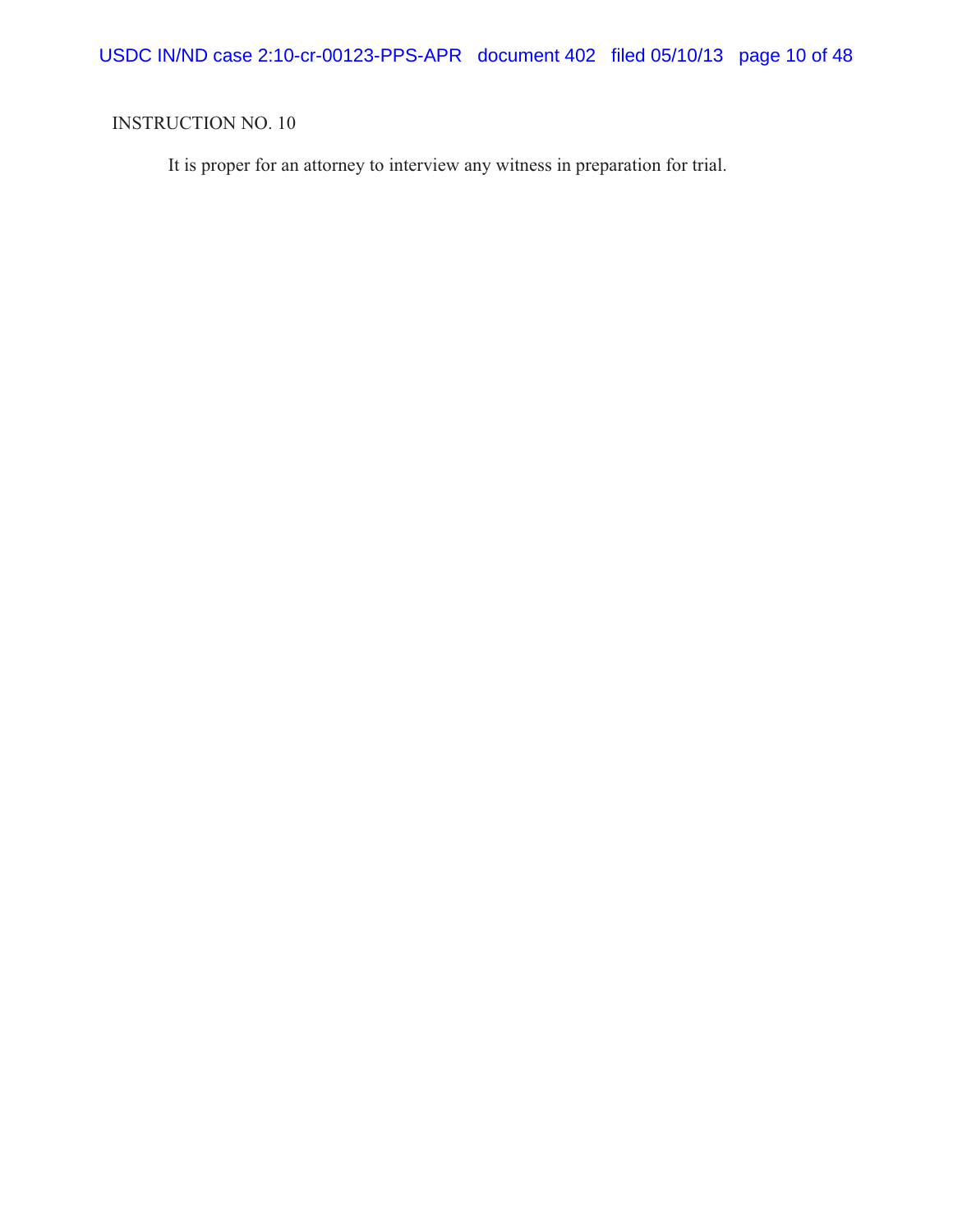You have heard evidence that before the trial, witnesses made statements that may be inconsistent with their testimony here in court. You may consider an inconsistent statement made before the trial only to help you decide how believable a witness's testimony was here in court.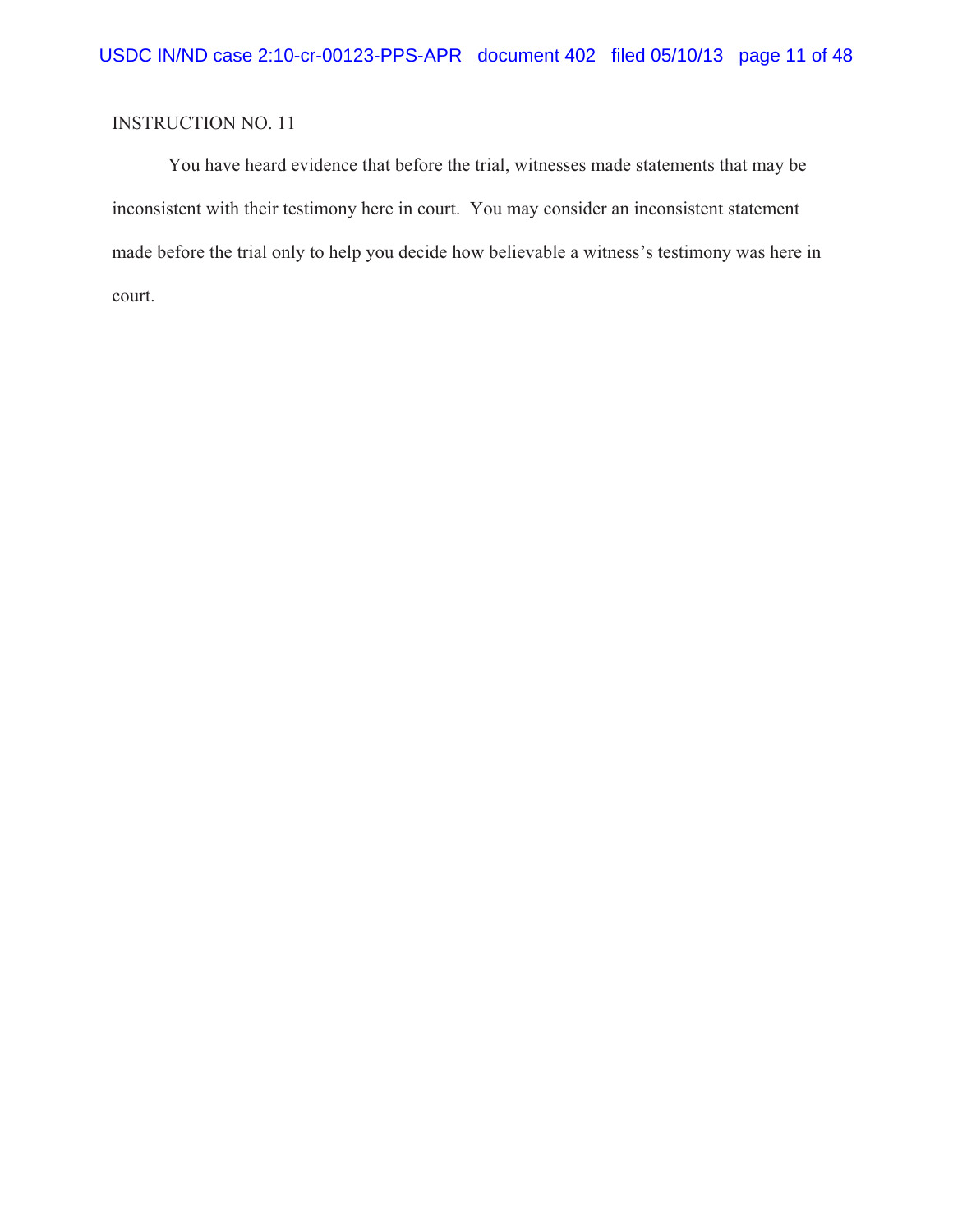You have heard evidence that before the trial, a defendant made a statement that may be inconsistent with his testimony here in court. You may consider an inconsistent statement by a defendant made before the trial to help you decide how believable the defendant's testimony was here in court, and also as evidence of the truth of whatever the defendant said in the earlier statement.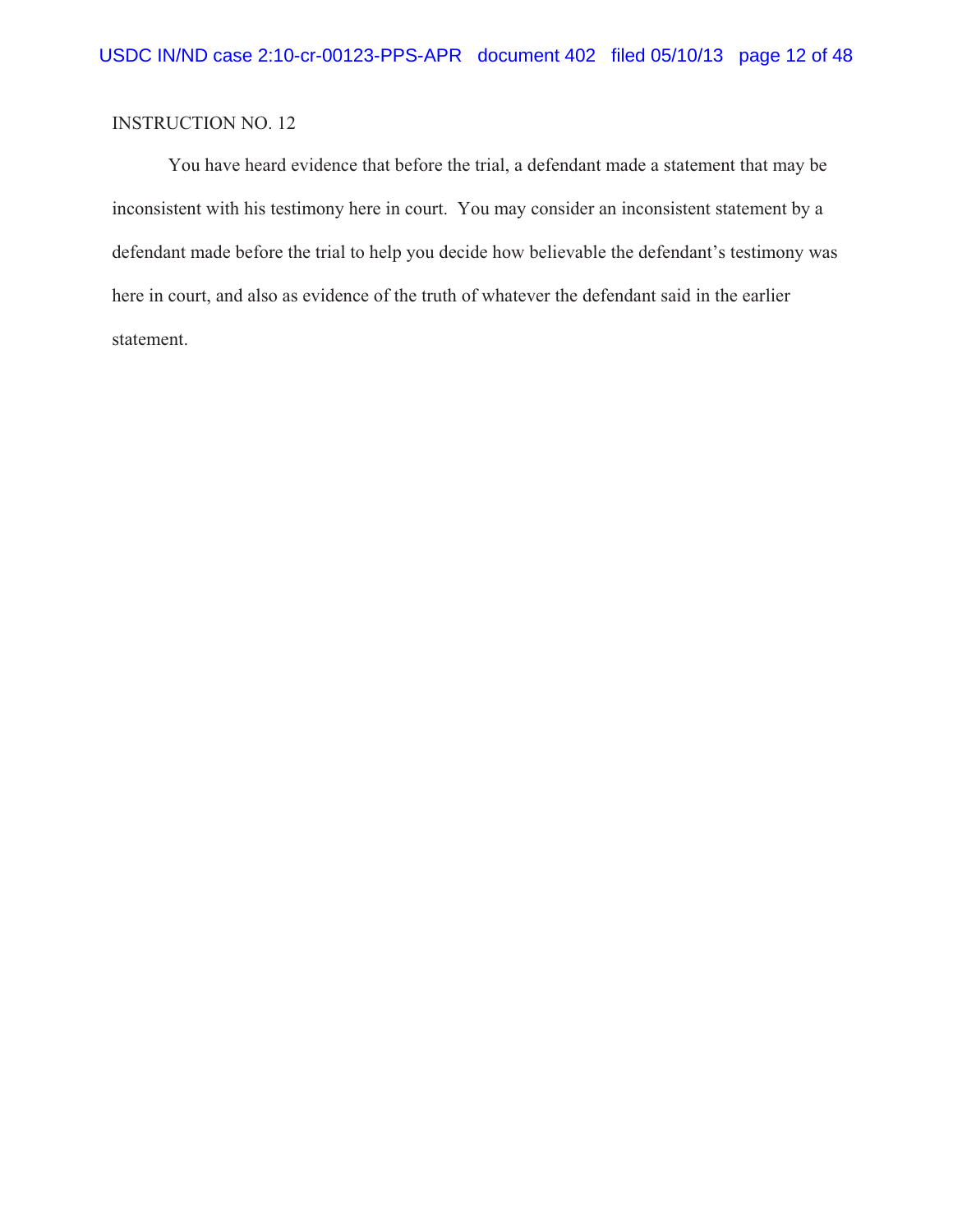You have heard testimony from witnesses who:

- Were promised and expected benefits in return for their testimony and/or cooperation with the government; and
- Has pled guilty to or otherwise stated that they were involved in the crimes that the defendants are charged with committing. You may not consider their guilty pleas or admissions of guilt as evidence against the defendants.

You may give these witnesses' testimony whatever weight you believe is appropriate,

keeping in mind that you must consider that testimony with caution and great care.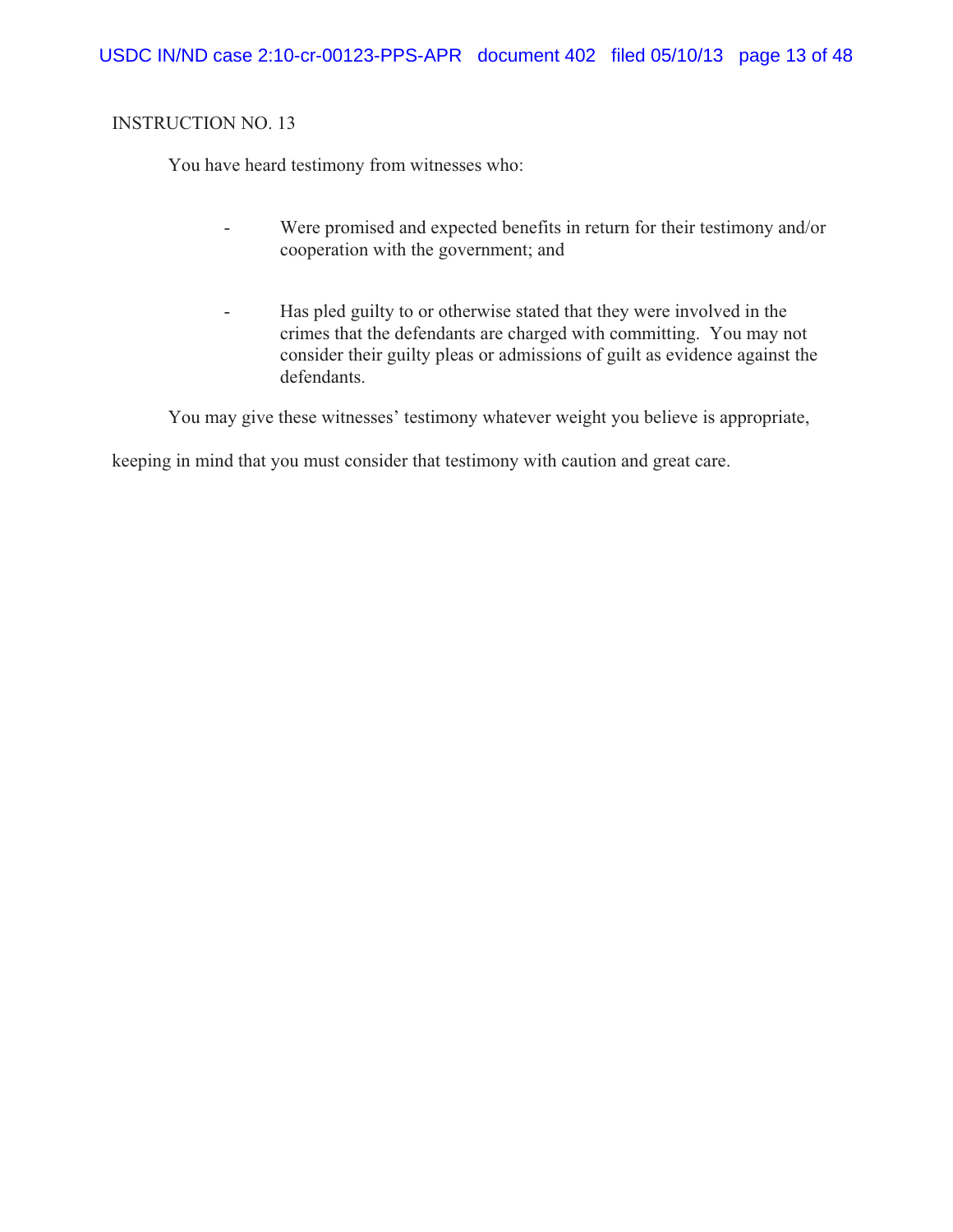You may consider evidence that the Defendant Willie Harris was convicted of a crime only in deciding the believability of his testimony. You may not consider it for any other purpose. The other conviction is not evidence of whether the Defendant Harris is guilty of the crime he is charged with in this case.

You may consider evidence that a witness was convicted of a crime only in deciding the believability of his or her testimony. You may not consider it for any other purpose.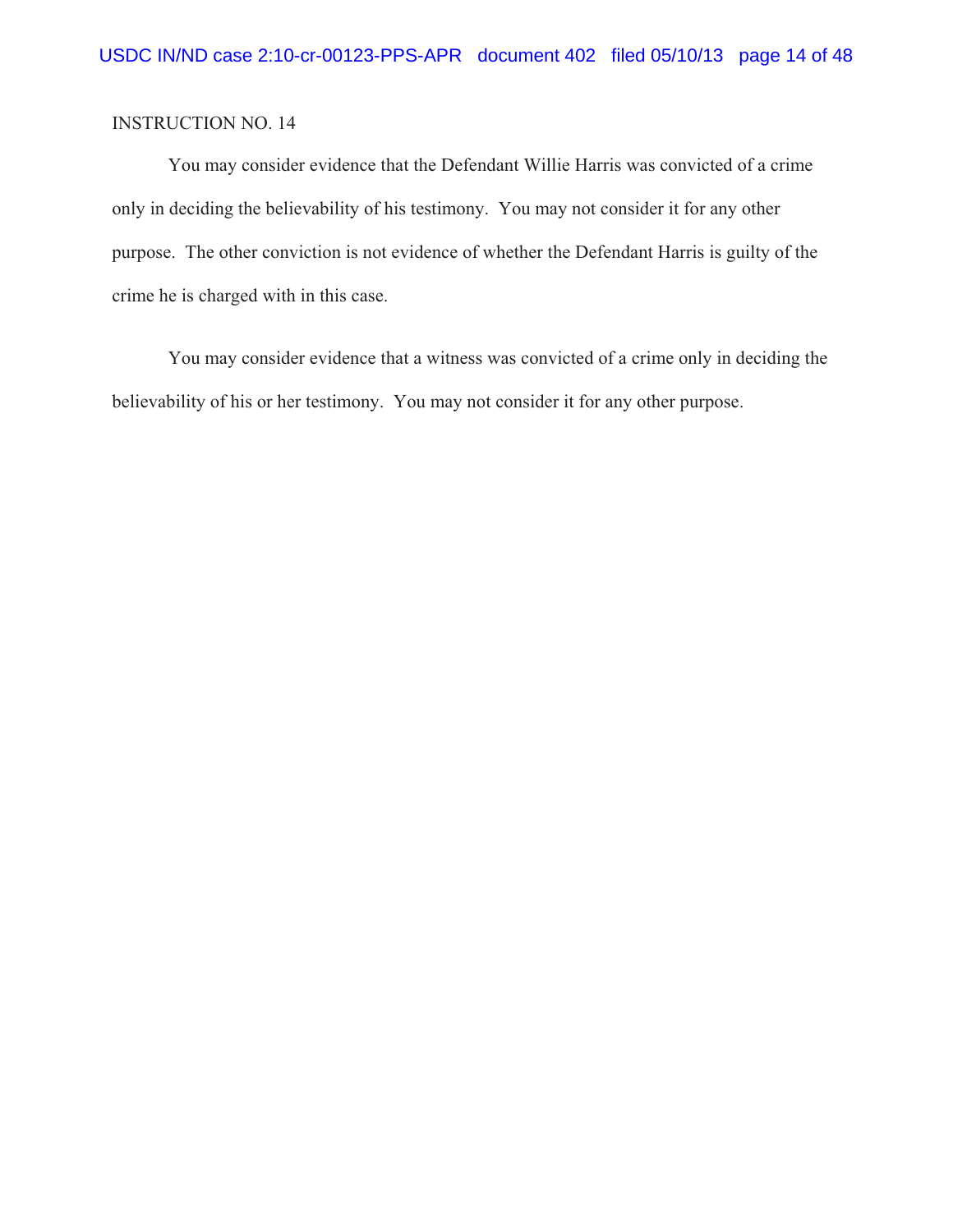You have heard testimony that Defendant Robert Sanders made statements to the Speedway, Indiana Police Department. You must decide whether the Defendant Sanders actually made the statement and, if so, how much weight to give to the statement. In making these decisions, you should consider all of the evidence, including the defendant's personal characteristics and circumstances under which the statement may have been made.

You may not consider the statement of Defendant Sanders as evidence against Defendant Harris.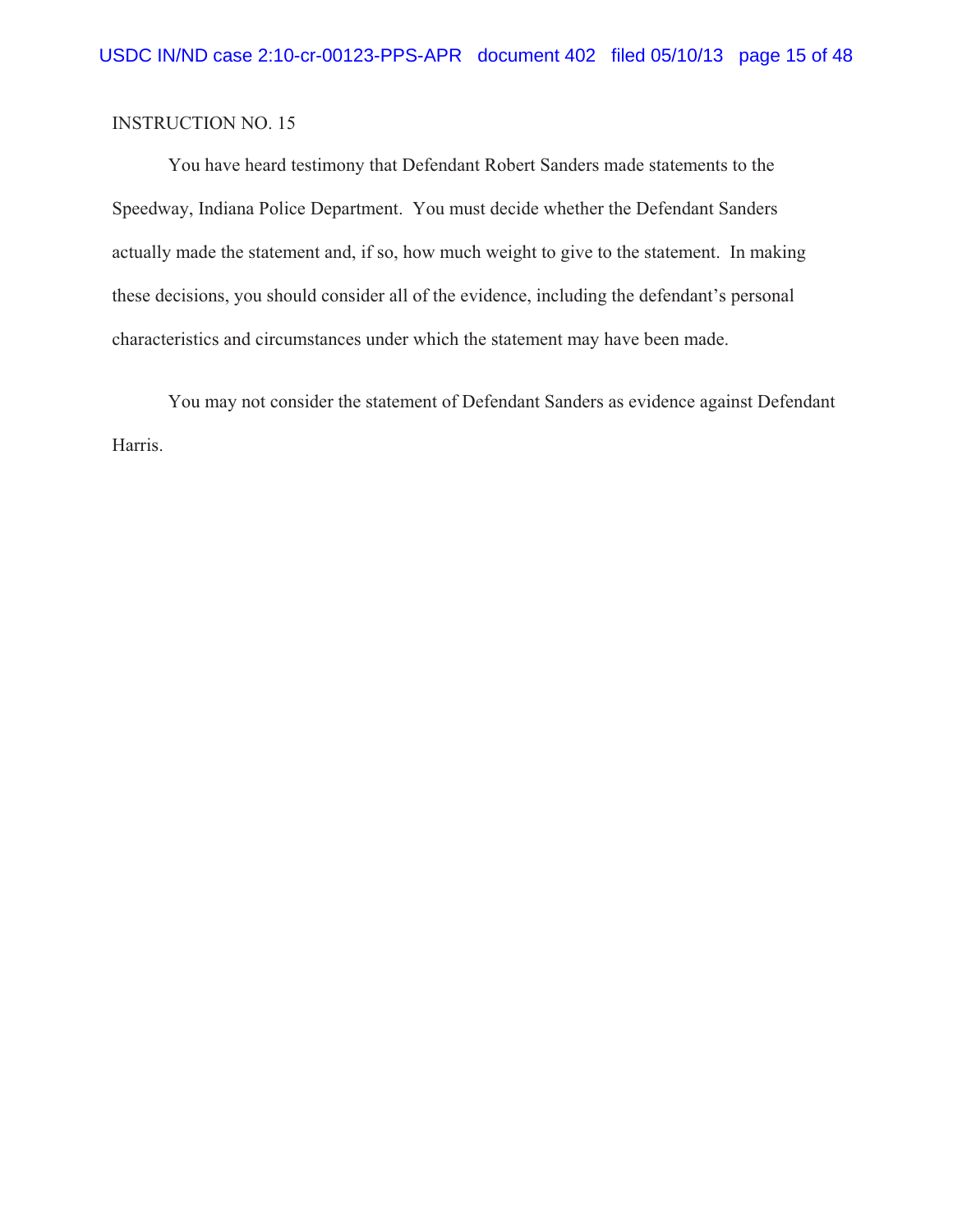You have heard testimony that the Defendant Willie Harris committed acts other than the ones charged in the indictment. Before using this evidence, you must decide whether it is more likely than not that the defendant did the acts that are not charged in the indictment. If you decide that he did, then you may consider this evidence to help you decide the question of intent. You may not consider it for any other purpose. Keep in mind that the defendant Harris is on trial here for crimes of conspiracy, identity theft, account takeover/credit card fraud, and aggravated identity theft, not for the other acts.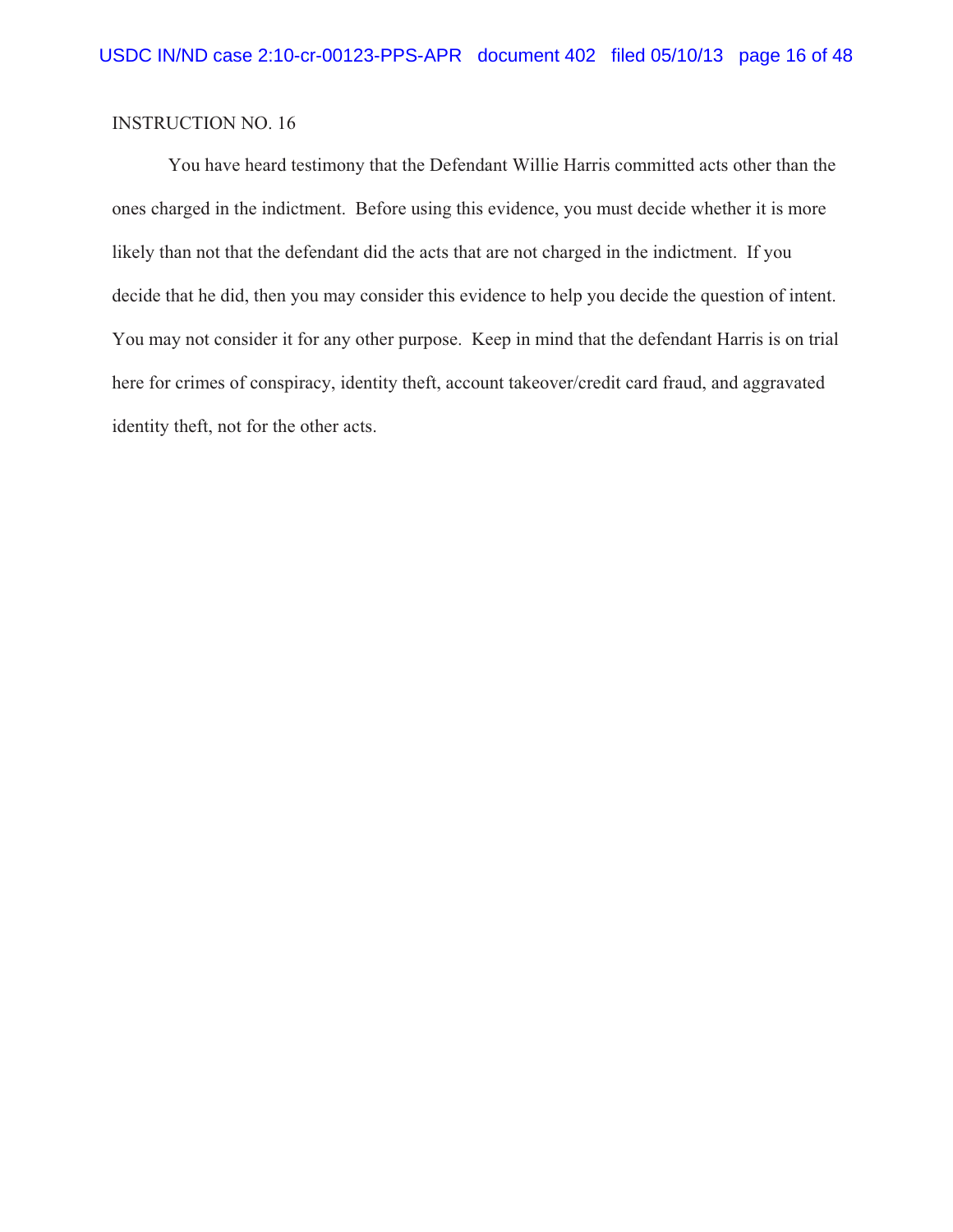Certain spreadsheet summaries were admitted in evidence. You may use those summaries as evidence.

Portions of one spreadsheet summary specifically offered by witness William McNally were objected to and withdrawn, and a redacted version of the spreadsheet was admitted. You are not to consider that witness's testimony concerning the withdrawn information when reaching your decision.

It is up to you to decide how much weight to give to the summaries.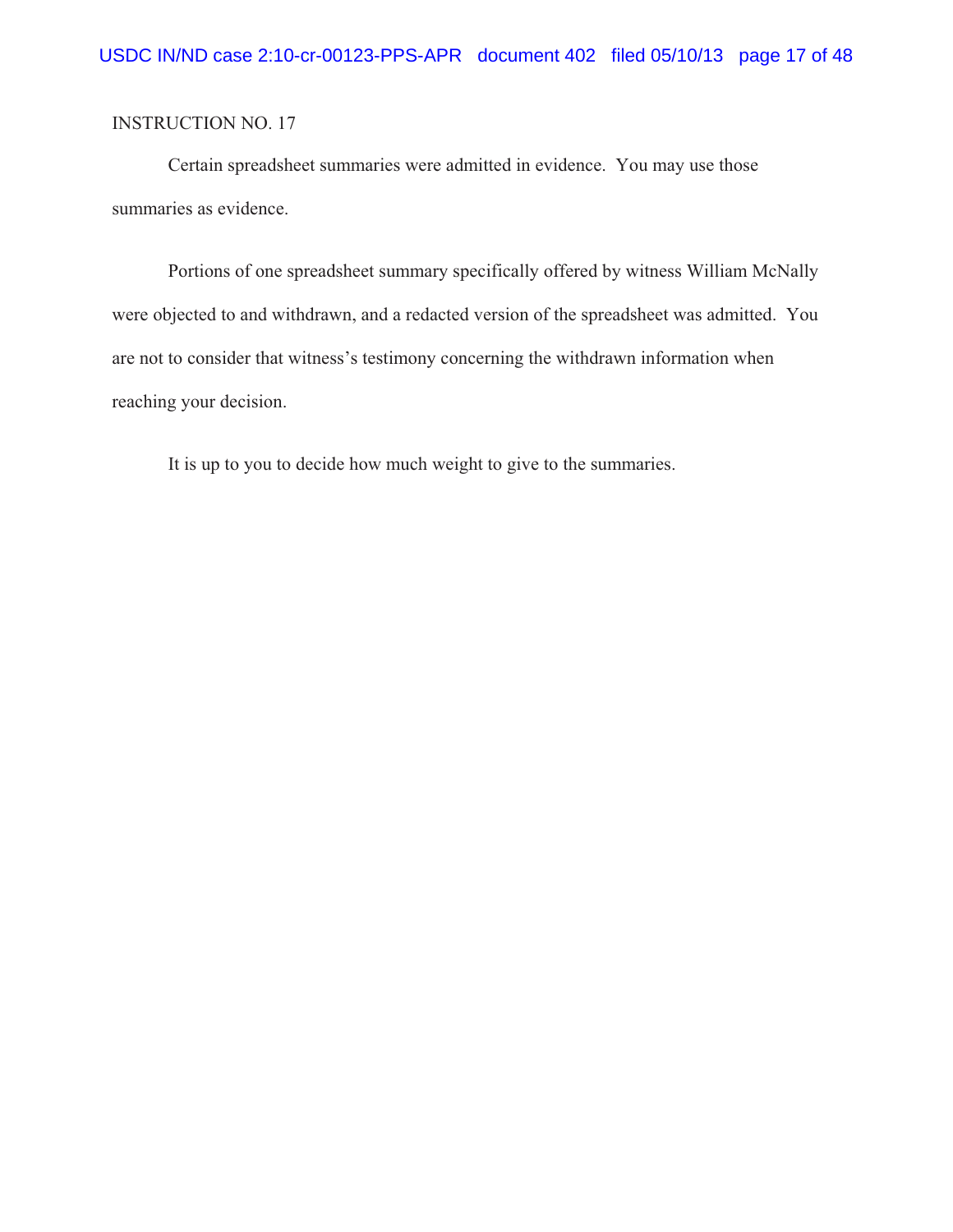You have heard a witness, namely, Stephanie Toth, who gave opinions and testimony about fingerprint evidence. You do not have to accept this witness's opinion and testimony. You should judge this witness's opinions and testimony the same way you judge the testimony of any other witness. In deciding how much weight to give to these opinions and testimony, you should consider the witness's qualifications, how she reached her opinions, and the factors I have described for determining the believability of testimony.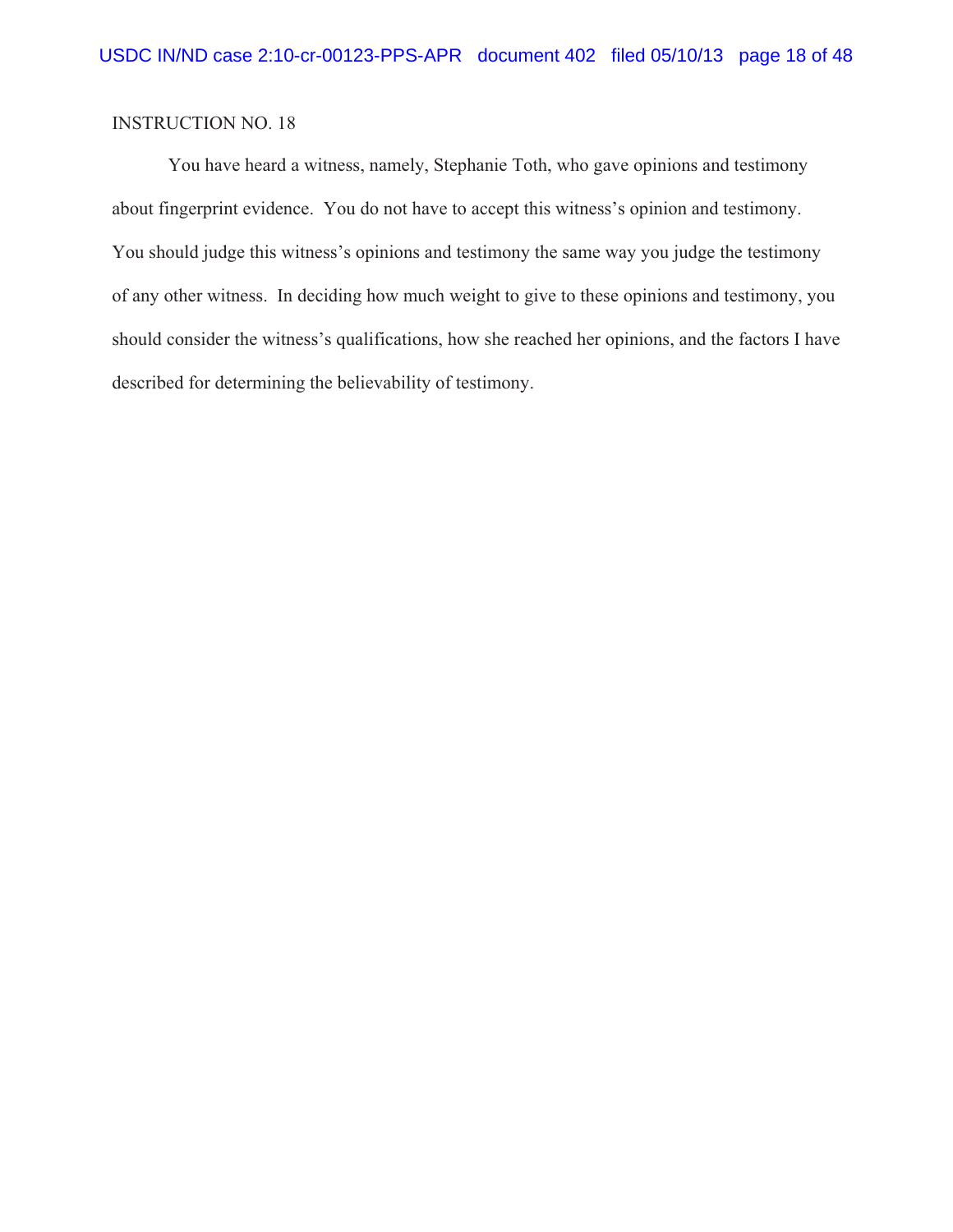You have heard recorded conversations and seen a video recording. This is proper evidence that you should consider together with and in the same way you consider the other evidence.

You were also given transcripts of the conversations to help you follow the recordings as you listened to them. The recordings are the evidence of what was said and who said it. The transcripts are not evidence. If you noticed any differences between what you heard in a conversation and what you read in the transcripts, your understanding of the recording is what matters. In other words, you must rely on what you heard, not what you read. And if you could not hear or understand certain parts of a recording, you must ignore the transcripts as far as those parts are concerned. You may consider a person's actions, facial expressions, and lip movements that you are able to observe on a video recording to help you determine what was said and who said it.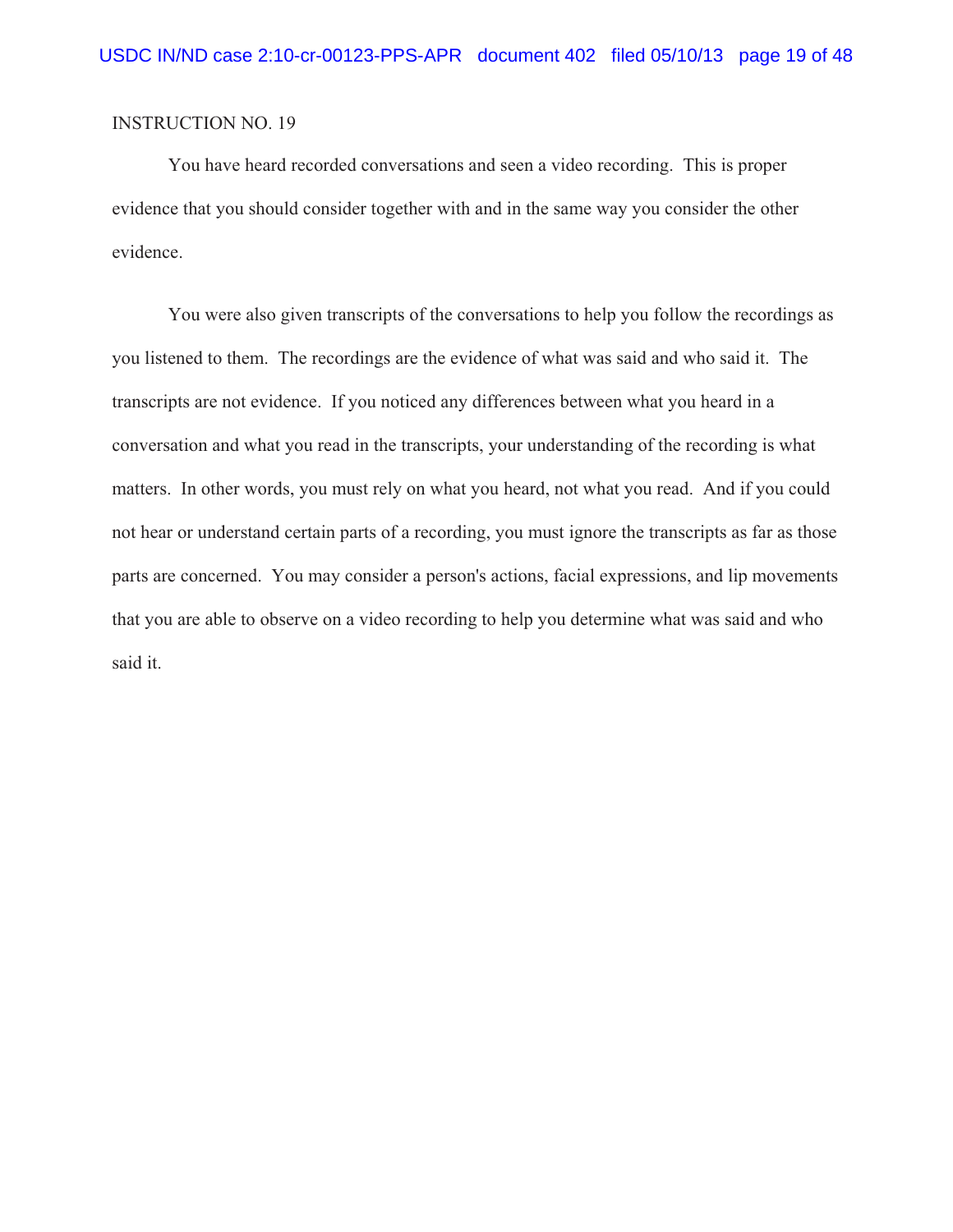If you have taken notes during the trial, you may use them during deliberations to help you remember what happened during the trial. You should use your notes only as aids to your memory. The notes are not evidence. All of you should rely on your independent recollection of the evidence, and you should not be unduly influenced by the notes of other jurors. Notes are not entitled to any more weight than the memory or impressions of each juror.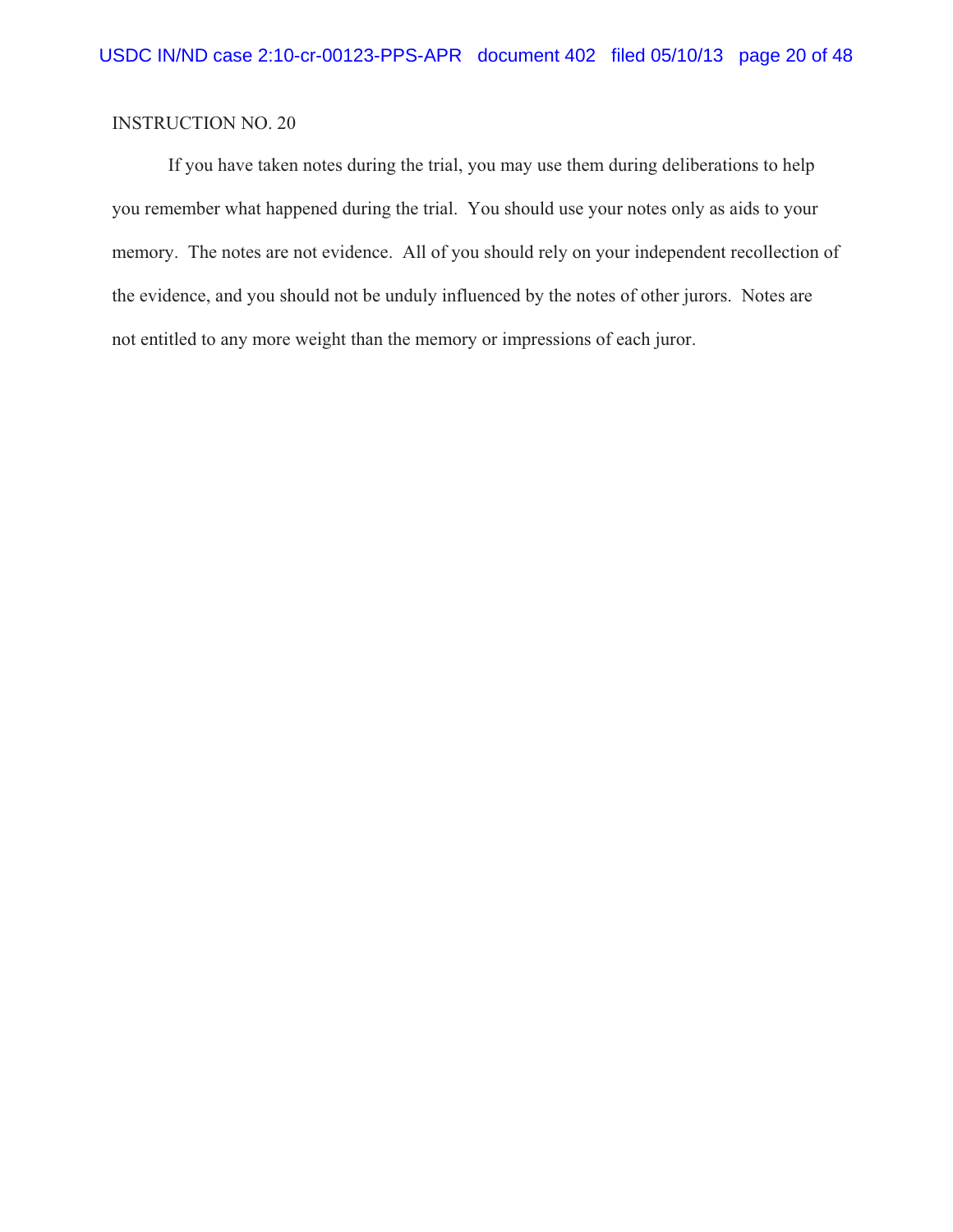The indictment charges that the crimes of conspiracy, identity theft, account takeover/credit card fraud, and aggravated identity theft happened "on or about" various dates from March 2007 through January 2010. The government must prove that the crimes happened reasonably close to the dates specified in the indictment. The government is not required to prove that the crimes happened on the exact dates.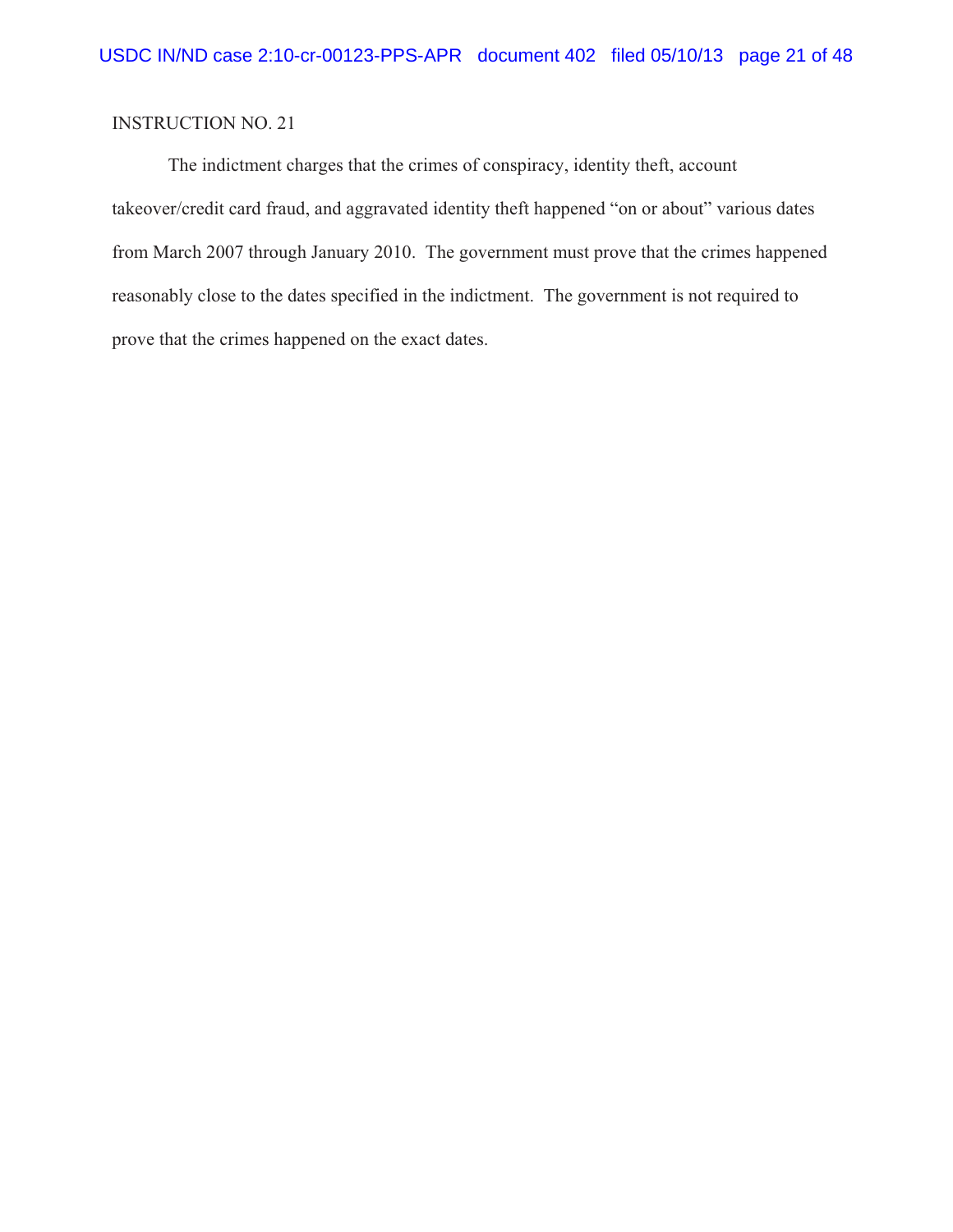Any offense against the United States begun in one district and completed in another, or committed in more than one district, may be inquired of and prosecuted in any district in which such offense was begun, continued, or completed.

Any offense involving the use of the mails is a continuing offense and may be inquired of and prosecuted in any district from, through, or into which such commerce, mail matter, or imported object or person moves.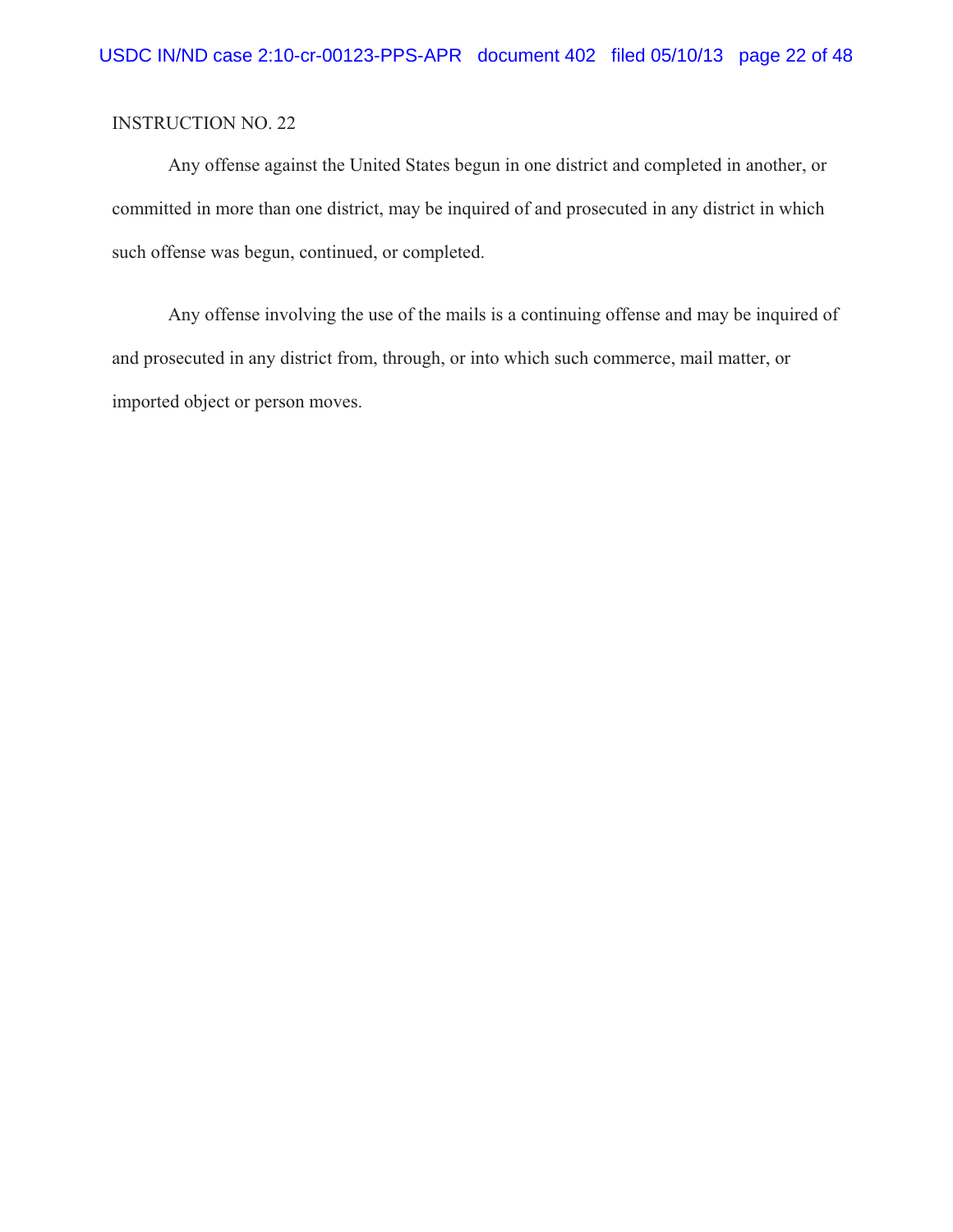Defendant Willie Harris has been accused of more than one crime. The number of charges is not evidence of guilt and should not influence your decision.

You must consider each charge and the evidence concerning each charge separately. Your decision on one charge, whether it is guilty or not guilty, should not influence your decision on any other charge.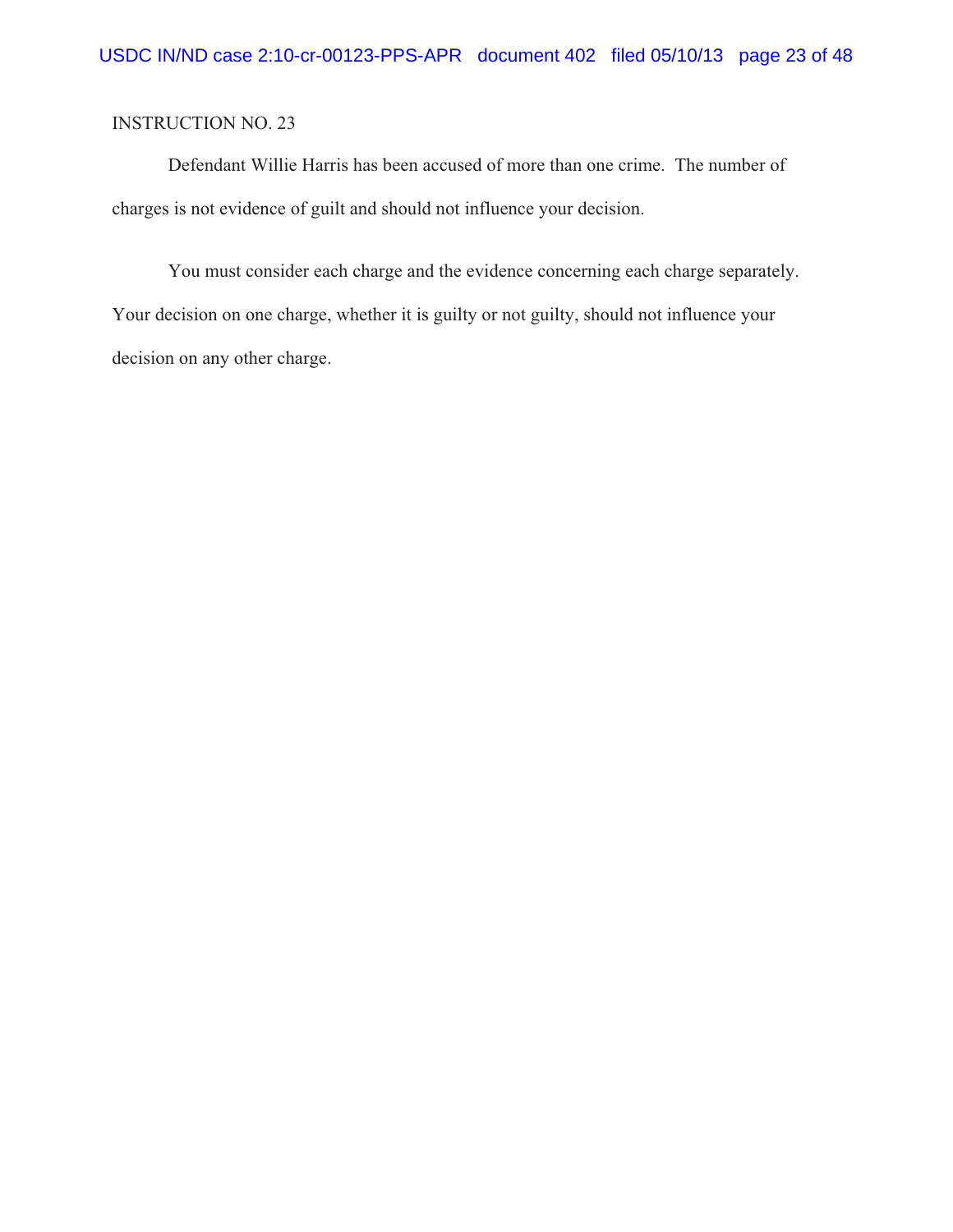Even though the defendants are being tried together, you must consider each defendant and the evidence concerning that defendant separately. Your decision concerning one defendant, whether it is guilty or not guilty, should not influence your decision concerning any other defendant.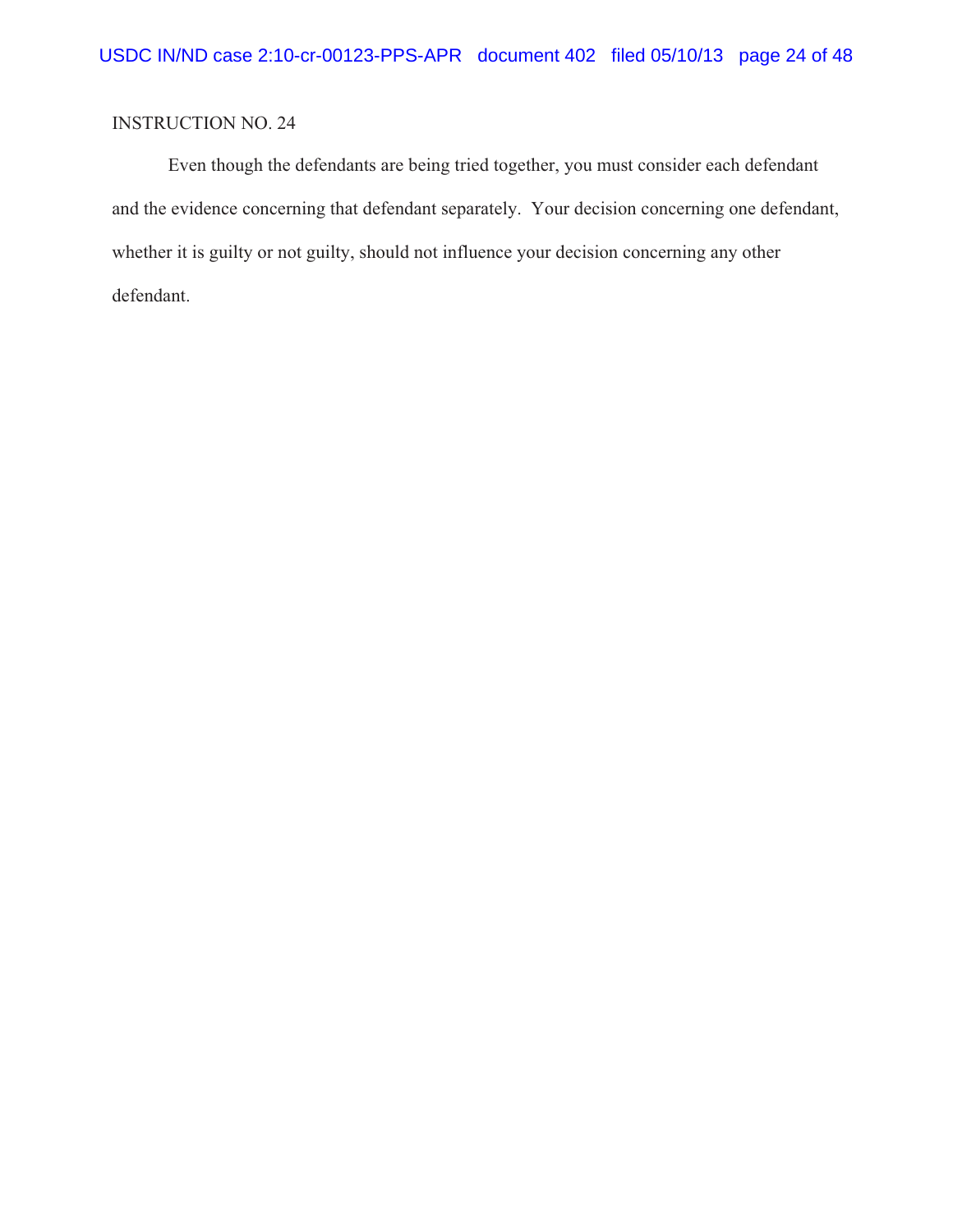An offense may be committed by more than one person. A defendant's guilt may be established without proof that the defendant personally performed every act constituting the crime charged.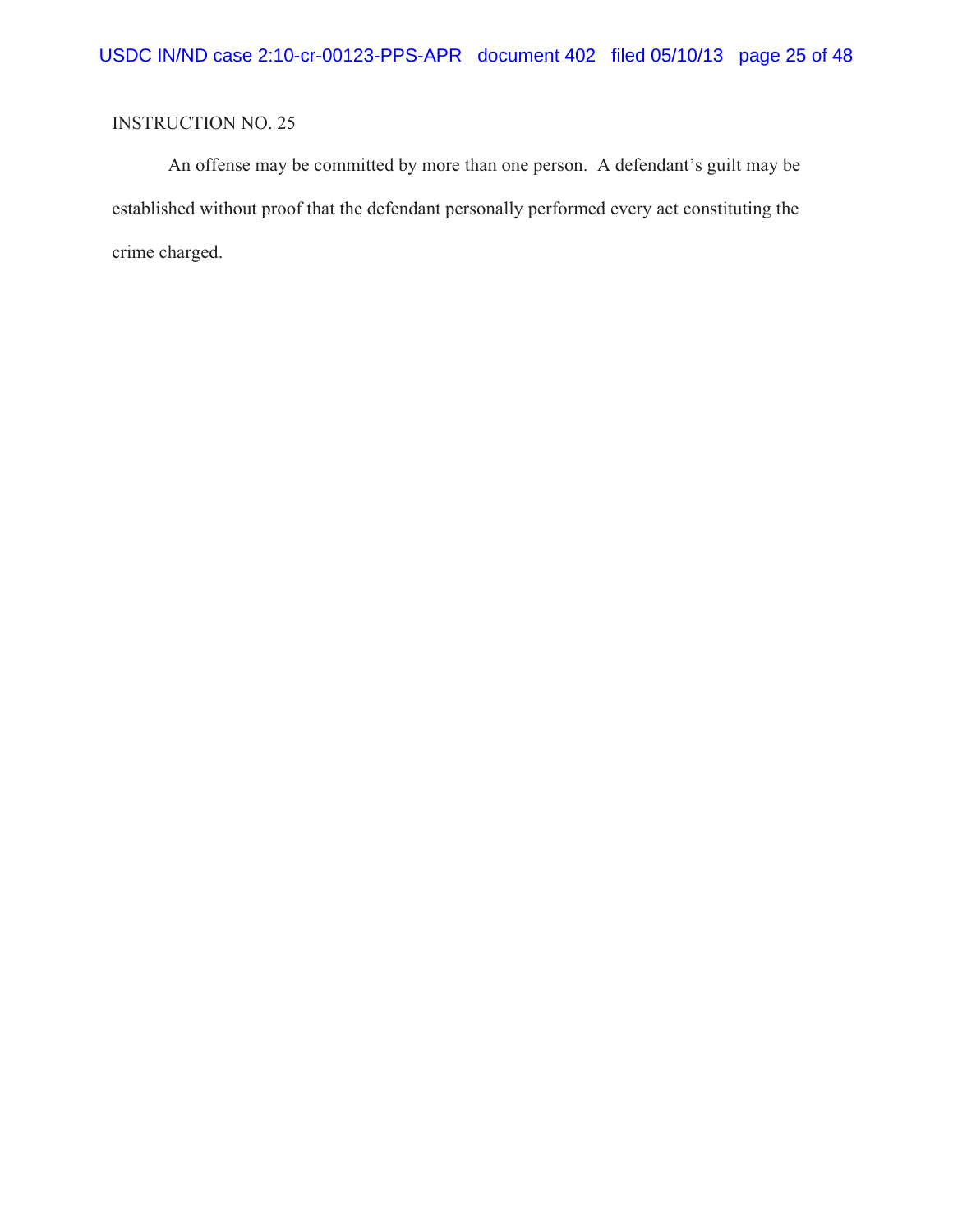Count 1 of the indictment charges the defendants with conspiracy to commit identity theft, account takeover/credit card fraud, and bank fraud. In order for you to find the defendants guilty of this charge, the government must prove each of the following elements beyond a reasonable doubt:

For all three types of alleged conspiracy, the government must prove:

- 1. The conspiracy as charged in Count 1 existed; and
- 2. The defendants knowingly became a member of the conspiracy with an intent to advance the conspiracy.

In addition, for the charge of conspiracy to commit account takeover/credit card fraud, the government also must prove:

3. One of the conspirators committed an overt act in an effort to advance the goals of the conspiracy on or before January 2010.

An overt act is any act done to carry out the goals of the conspiracy. The government is not required to prove all of the overt acts charged in the indictment. The overt act may itself be a lawful act.

If you find from your consideration of all the evidence that the government has proved each of these elements beyond a reasonable doubt, then you should find the defendants guilty.

If, on the other hand, you find from your consideration of all the evidence that the government has failed to prove any one of these elements beyond a reasonable doubt, then you should find the defendants not guilty.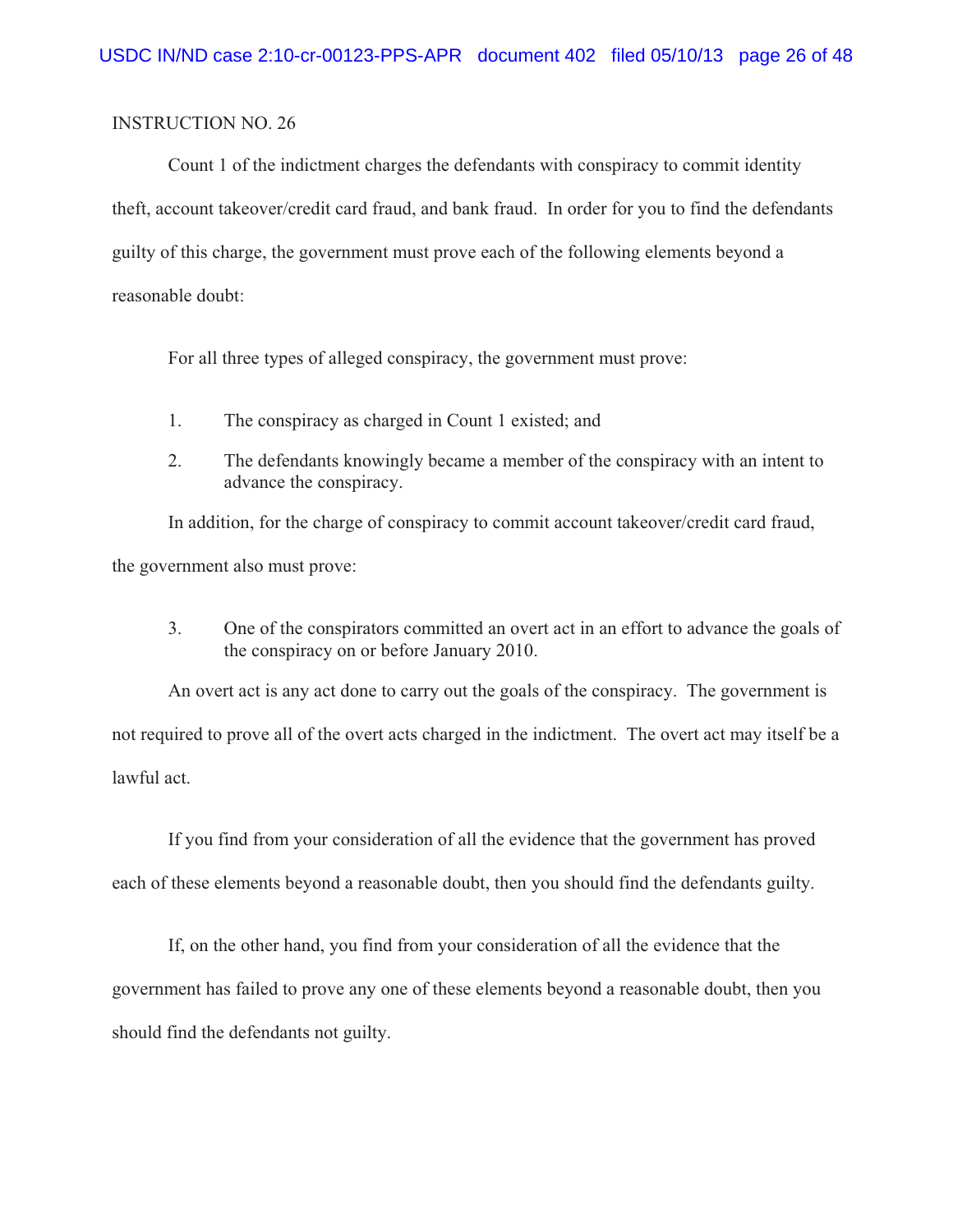A person acts knowingly if he realizes what he or she is doing and is aware of the nature of his conduct, and does not act through ignorance, mistake, or accident. In deciding whether the defendant acted knowingly, you may consider all of the evidence, including what the defendant did or said.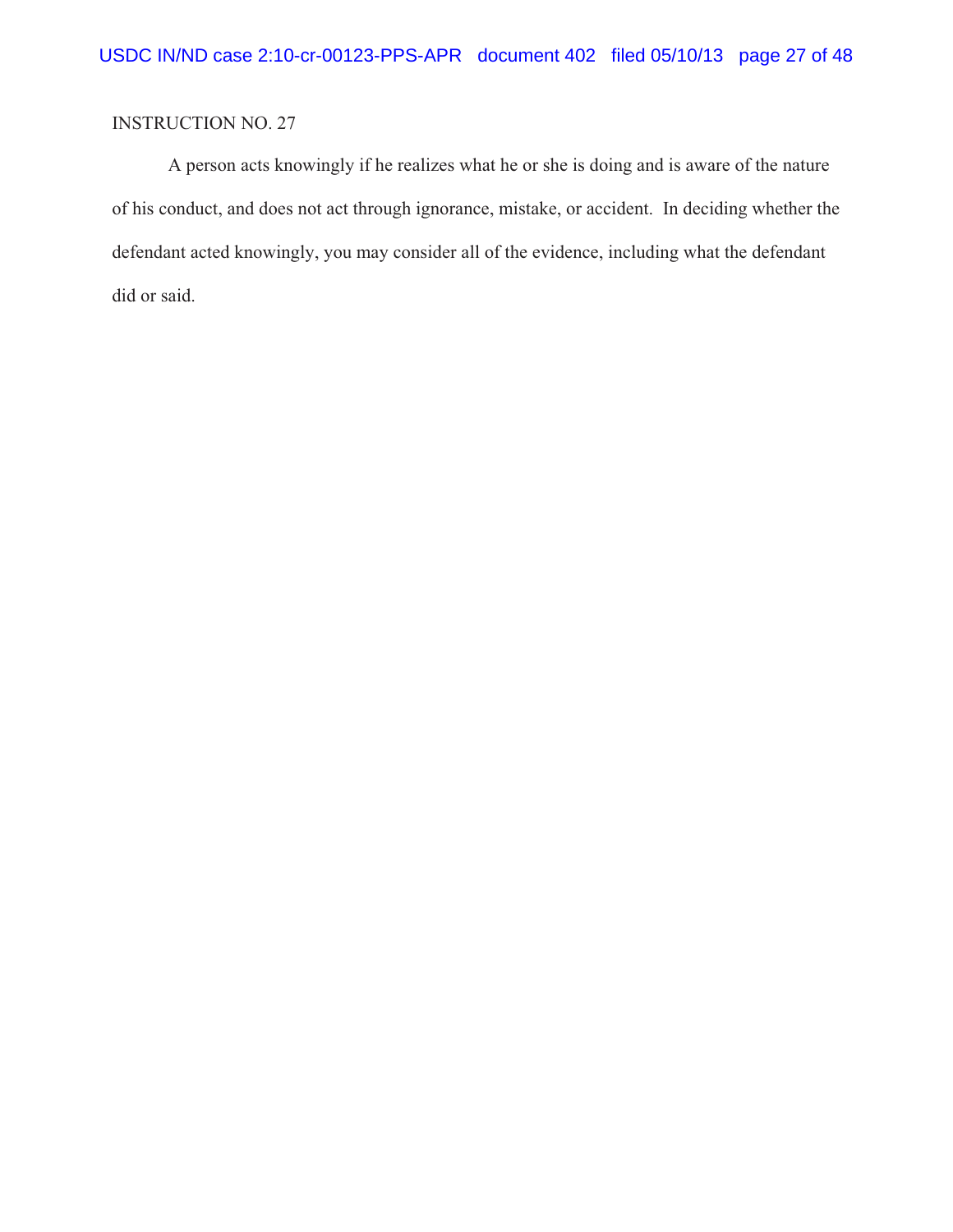A conspiracy is an express or implied agreement between two or more persons to commit a crime. A conspiracy may be proven even if its goals were not accomplished.

In deciding whether the charged conspiracy existed, you may consider all of the circumstances, including the words and acts of each of the alleged participants.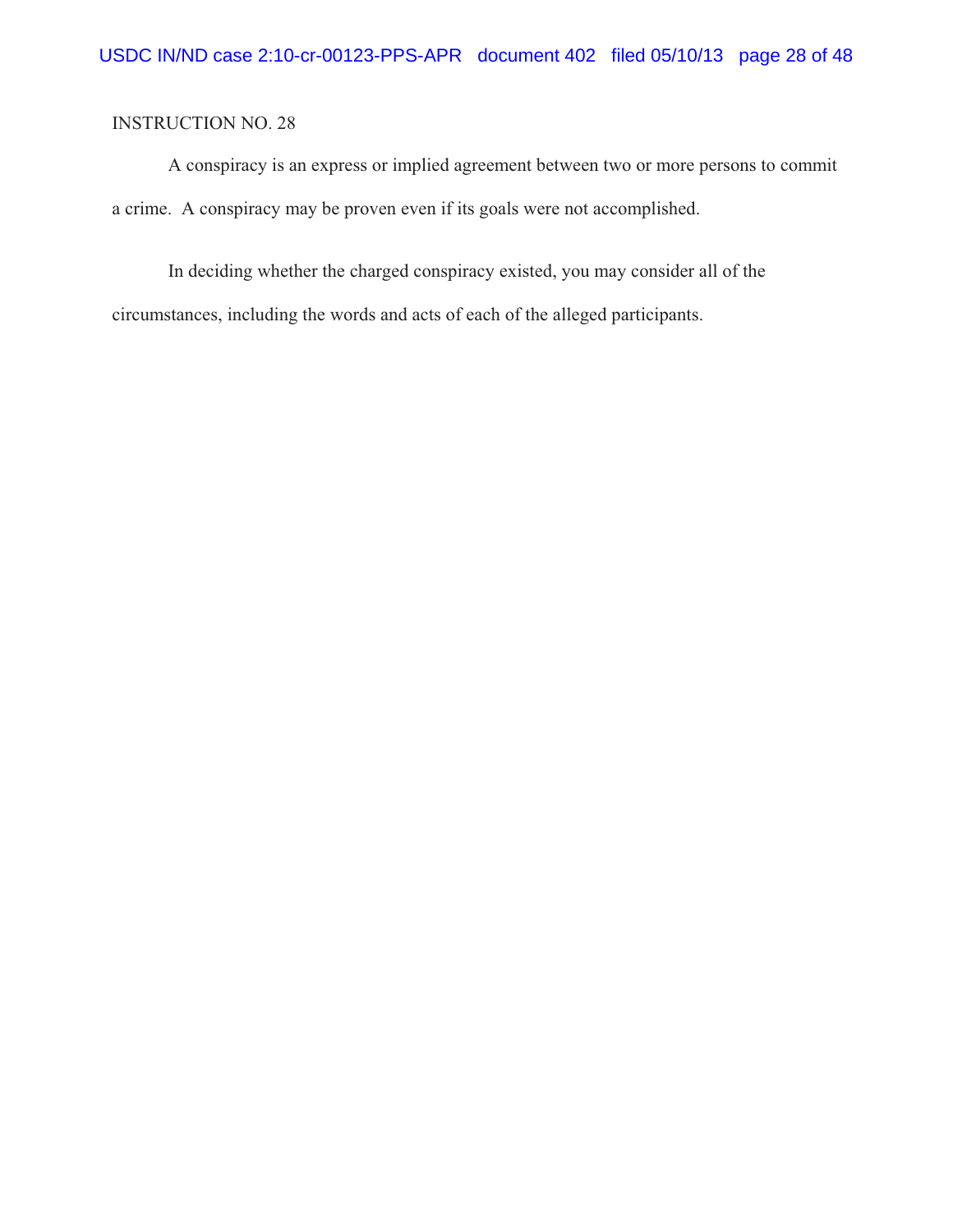To be a member of a conspiracy, a defendant does not need to join it at the beginning, and he or she does not need to know all of the other members or all of the means by which the illegal goals of the conspiracy were to be accomplished. The government must prove beyond a reasonable doubt that the defendants you are considering were aware of the illegal goals of the conspiracy and knowingly joined the conspiracy.

In deciding whether a particular defendant joined the charged conspiracy, you must base your decision only on what that defendant did or said. To determine what that defendant did or said, you may consider that defendant's own words or acts. You may also use the words or acts of other persons to help you decide what the defendant did or said.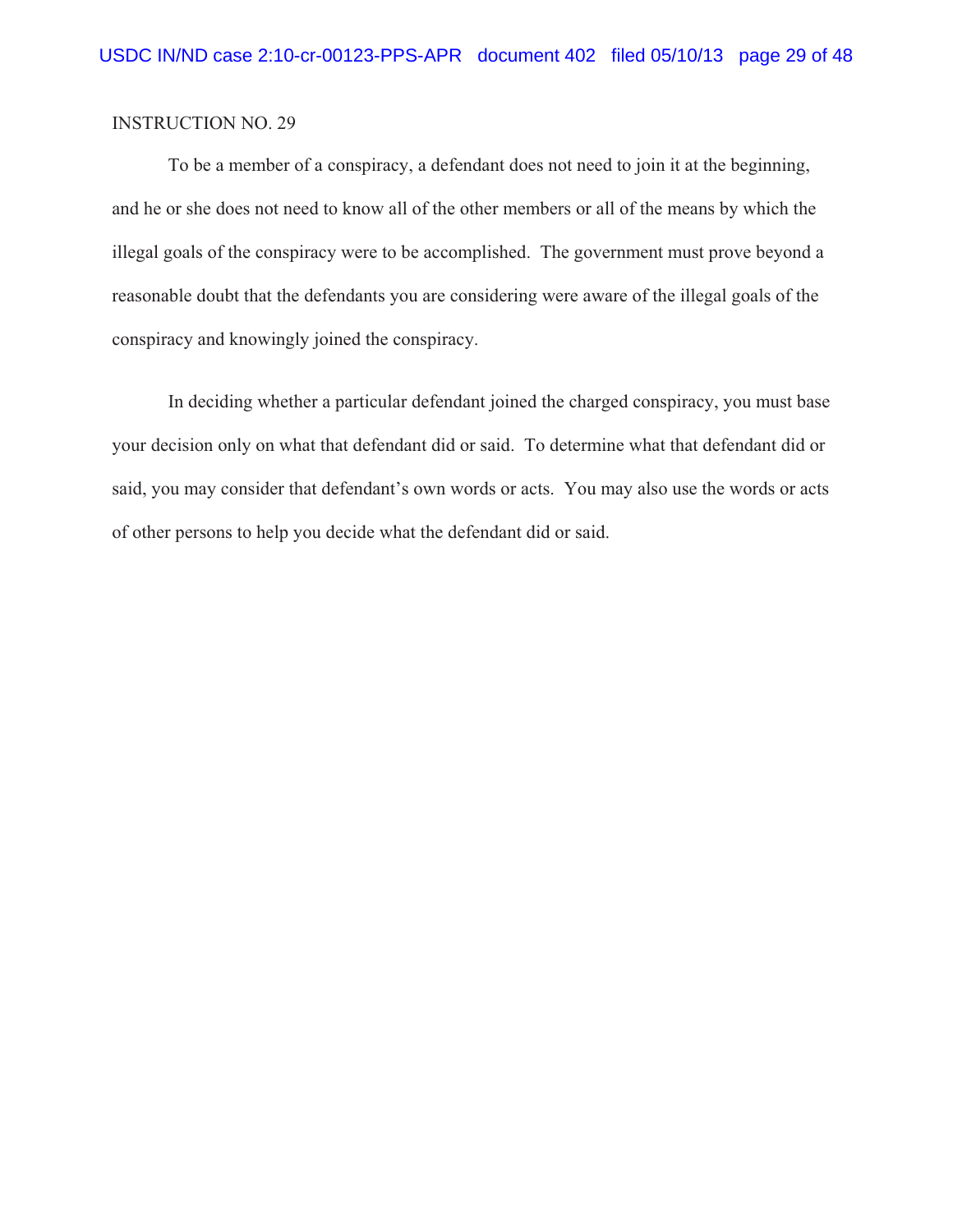Count 1 charges that there was a single conspiracy. The defendants contend that there was more than one conspiracy.

If you find that there was more than one conspiracy and that the defendants were members of one or more of those conspiracies, then you may find the defendants guilty on Count 1 only if the conspiracies of which they were members were a part of the conspiracy charged in Count 1.

The government is not required to prove the exact conspiracy charged in the indictment, so long as it proves that the defendants were members of a smaller conspiracy contained within the charged conspiracy.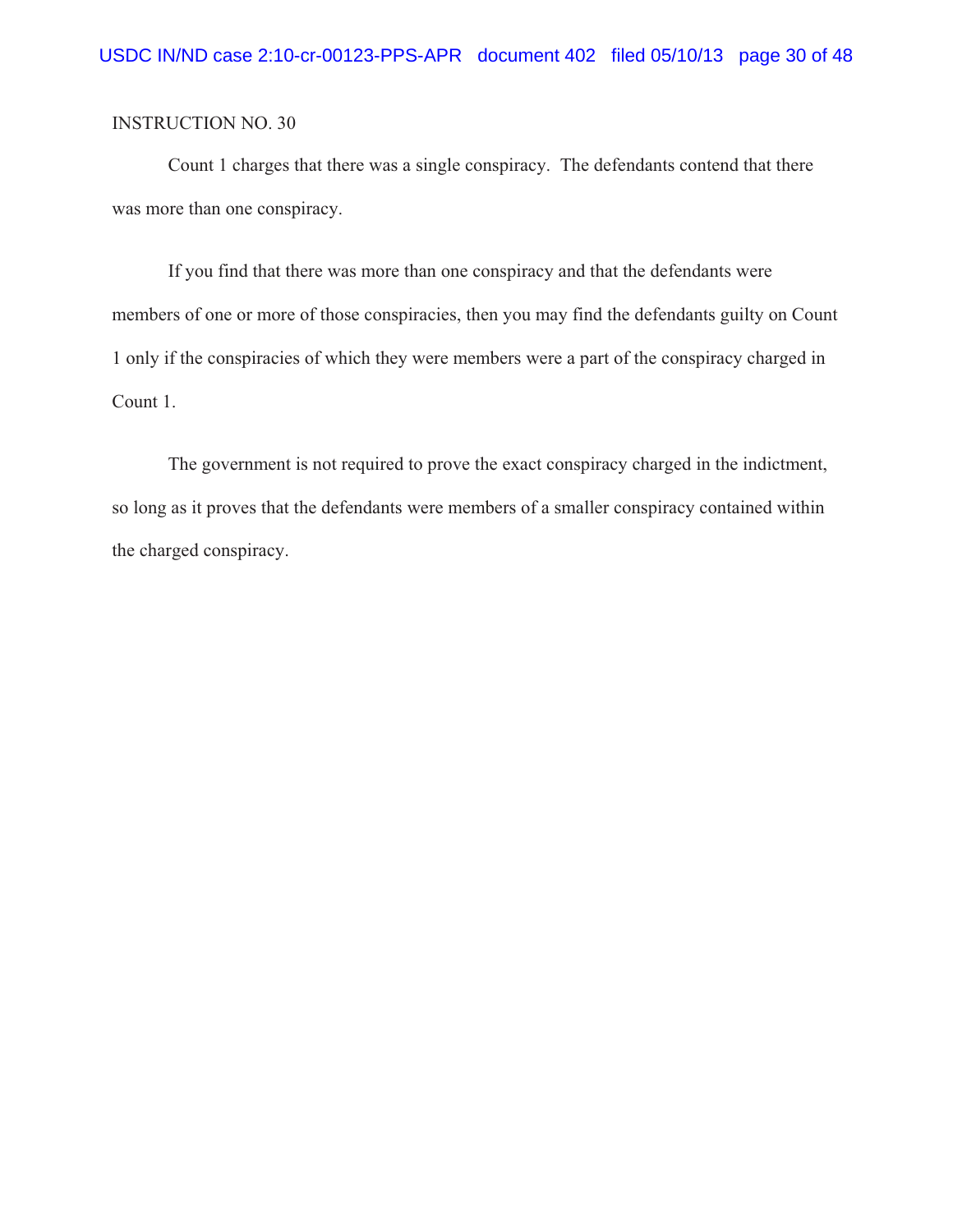Count 1 charges the defendants with conspiracy to commit three offenses: identity theft; account takeover/credit card fraud; and bank fraud.

The government is not required to prove that the defendant conspired to commit each of these crimes. However, the government is required to prove that the defendants conspired to commit at least one of them. To find that the government has proven this, you must agree unanimously on which particular unlawful activities (*i.e.*, identity theft, account takeover/credit card fraud or bank fraud) the defendants conspired to commit, as well as all of the other elements of the crime charged.

For example, on Count 1, if some of you were to find that the government has proved beyond a reasonable doubt that the defendants conspired to commit identity theft, and the rest of you were to find that the government has proved beyond a reasonable doubt that the defendants conspired to commit bank fraud, then there would be no unanimous agreement on which underlying crime the government has proved. On the other hand, if all of you were to find that the government has proved beyond a reasonable doubt that the defendants conspired to commit credit card fraud, then there would be a unanimous agreement on which crime the defendants conspired to commit.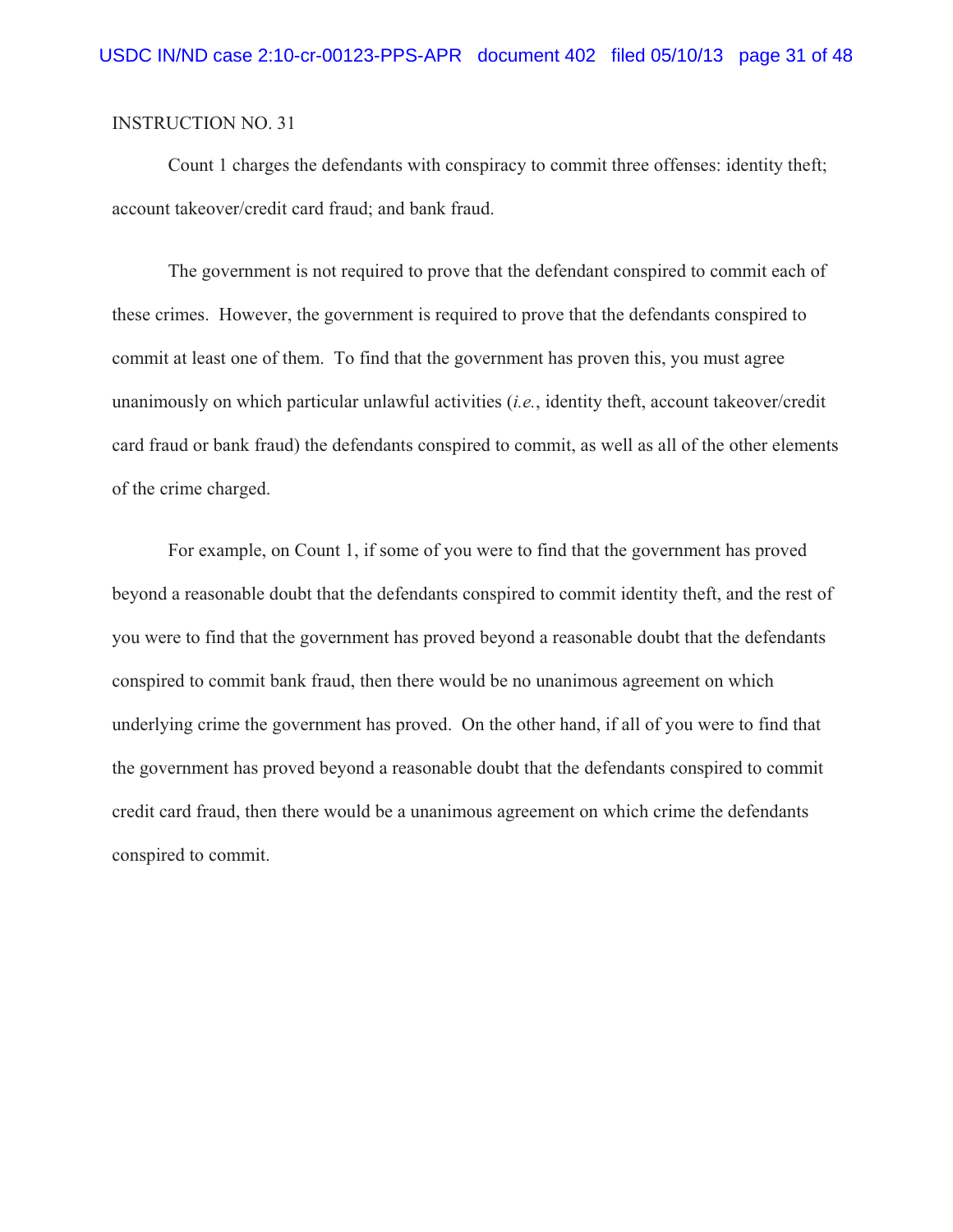Counts 4 and 5 of the indictment charge Defendant Willie Harris with fraud in connection with the transfer, possession or use of a means of identification. In order for you to find the defendant guilty of this charge, the government must prove each of the five elements beyond a reasonable doubt:

- 1. The defendant knowingly transferred, possessed or used a means of identification of another person; and
- 2. The defendant knew that the means of identification belonged to another person; and
- 3. The defendant acted with the intent to commit or aid and abet credit card fraud, mail fraud or bank fraud; and
- 4. The defendant acted without lawful authority; and
- 5. The transfer, possession or use of the means of identification occurred in or affected interstate or foreign commerce or the means of identification was transported in the mail in the course of the possession or use.

If you find from your consideration of all the evidence that the government has proved each of these elements beyond a reasonable doubt as to the charge you are considering, then you should find Defendant Harris guilty of that charge.

If, on the other hand, you find from your consideration of all the evidence that the government has failed to prove any one of these elements beyond a reasonable doubt as to the charge you are considering, then you should find the defendant not guilty of that charge.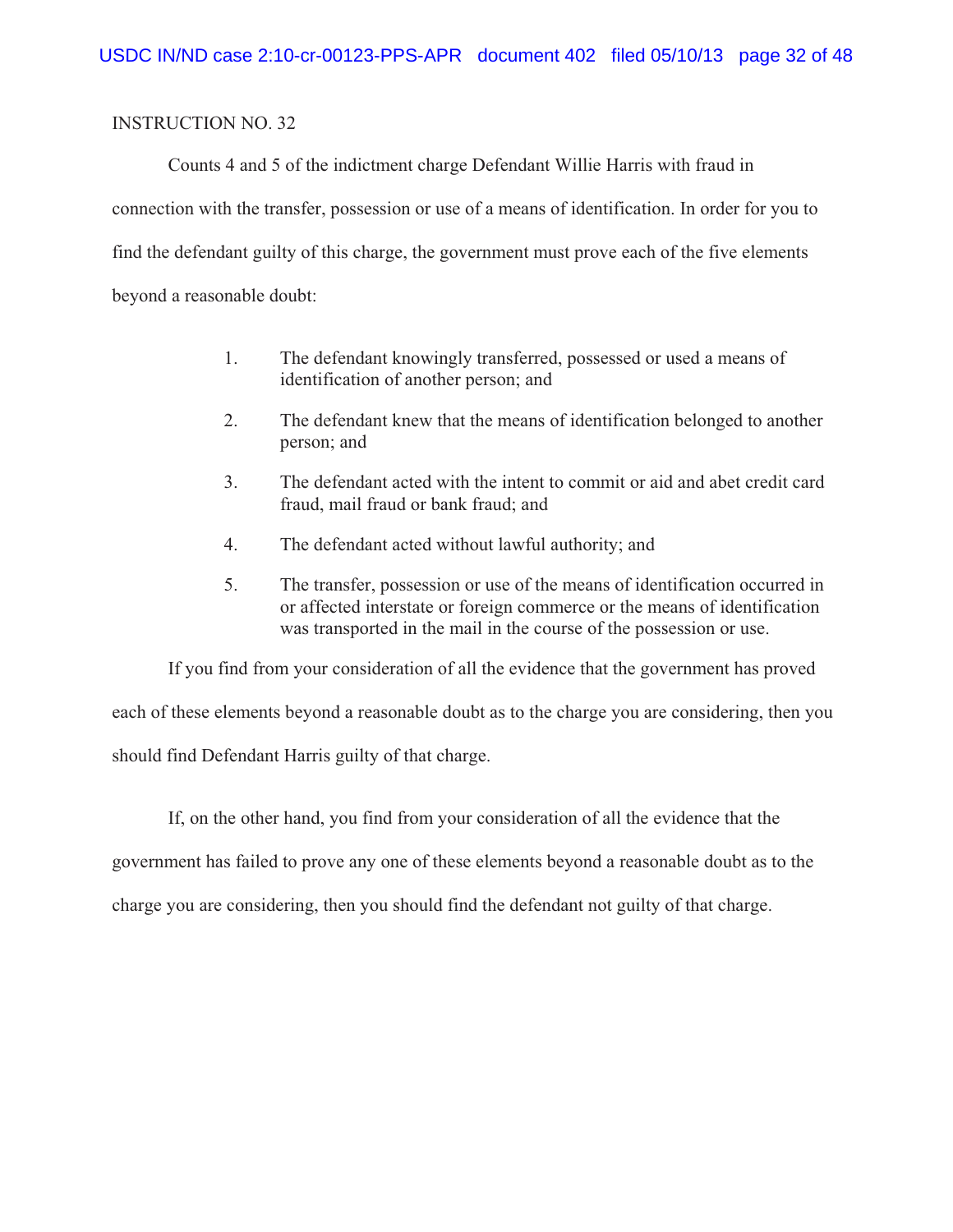As I just mentioned, in order to find Defendant Willie Harris guilty of identity theft, the government must show that he acted with the intent to commit or aid and abet the crimes of credit card fraud, mail fraud or bank fraud. The defendant has been independently charged with credit card fraud, and I will tell you the elements of that offense in some detail in a few minutes. However, he has not been independently charged with mail fraud or bank fraud, so I need to briefly explain the elements of those offenses.

 In order to prove that a defendant committed mail fraud, the government must prove beyond a reasonable doubt: (1) That the defendant knowingly devised or participated in a scheme to defraud; (2) that he did so with the intent to defraud; (3) that the scheme to defraud involved a materially false or fraudulent pretense, representation, or promise; and (4) that for the purpose of carrying out the scheme or attempting to do so, the defendant used or caused the use of the United States Mails or a private or commercial interstate carrier.

In order to prove that a defendant committed bank fraud, the government must prove beyond a reasonable doubt: (1) That there was a scheme to defraud a bank; (2) that the defendant knowingly executed the scheme; (3) that the defendant acted with the intent to defraud; (4) that the scheme involved a materially false or fraudulent pretense or representation; and (5) that at the time of the charged offense the deposits of the bank were insured by the Federal Deposit Insurance Corporation.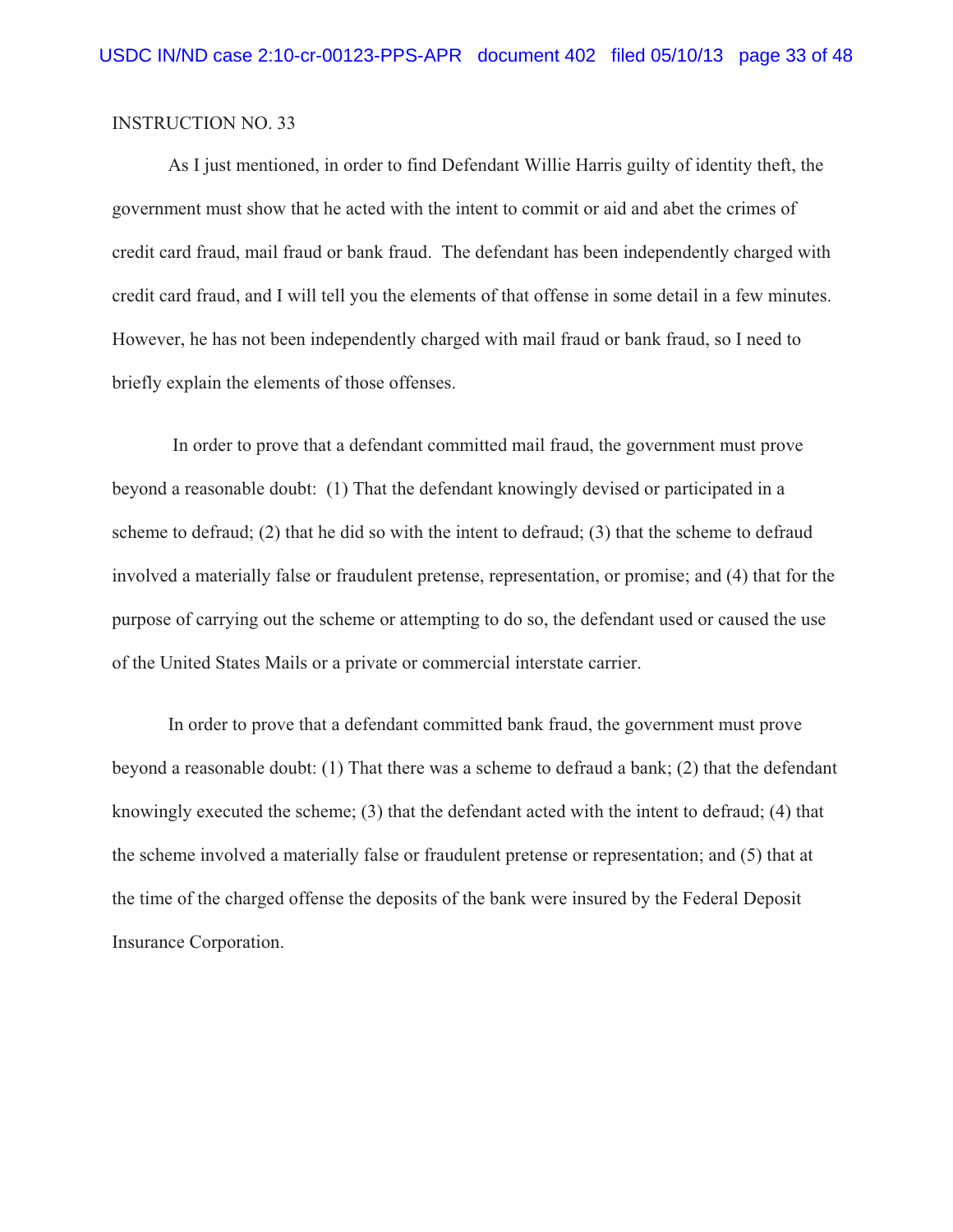A person possesses an object if he has the ability and intention to exercise direction or control over the object, either directly or through others. A person may possess an object even if he or she is not in physical contact with it and even if he or she does not own it.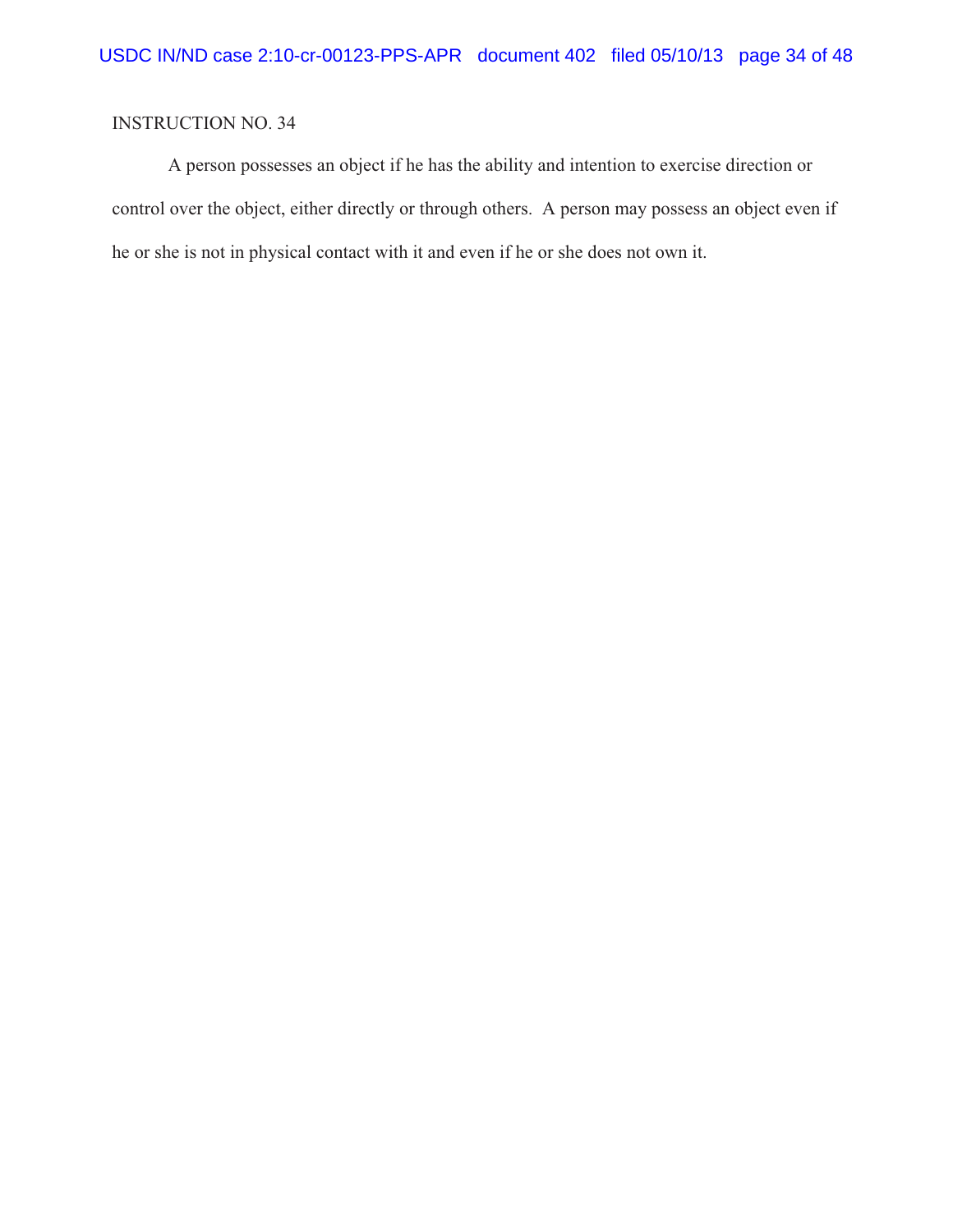"Means of identification" means any name or number that may be used, alone or in conjunction with any other information, to identify a specific individual. A means of identification includes any:

> name; social security number; date of birth; official State or government issued driver's license or identification number; card; code; account number; electronic serial number; mobile identification number; personal identification number; or other telecommunications service, equipment, or instrument identifier; or other means of account access that can be used, alone or in conjunction with another access device, to obtain money, goods, services, or any other thing of value; used to initiate a transfer of funds (other than a transfer originated solely by paper instrument).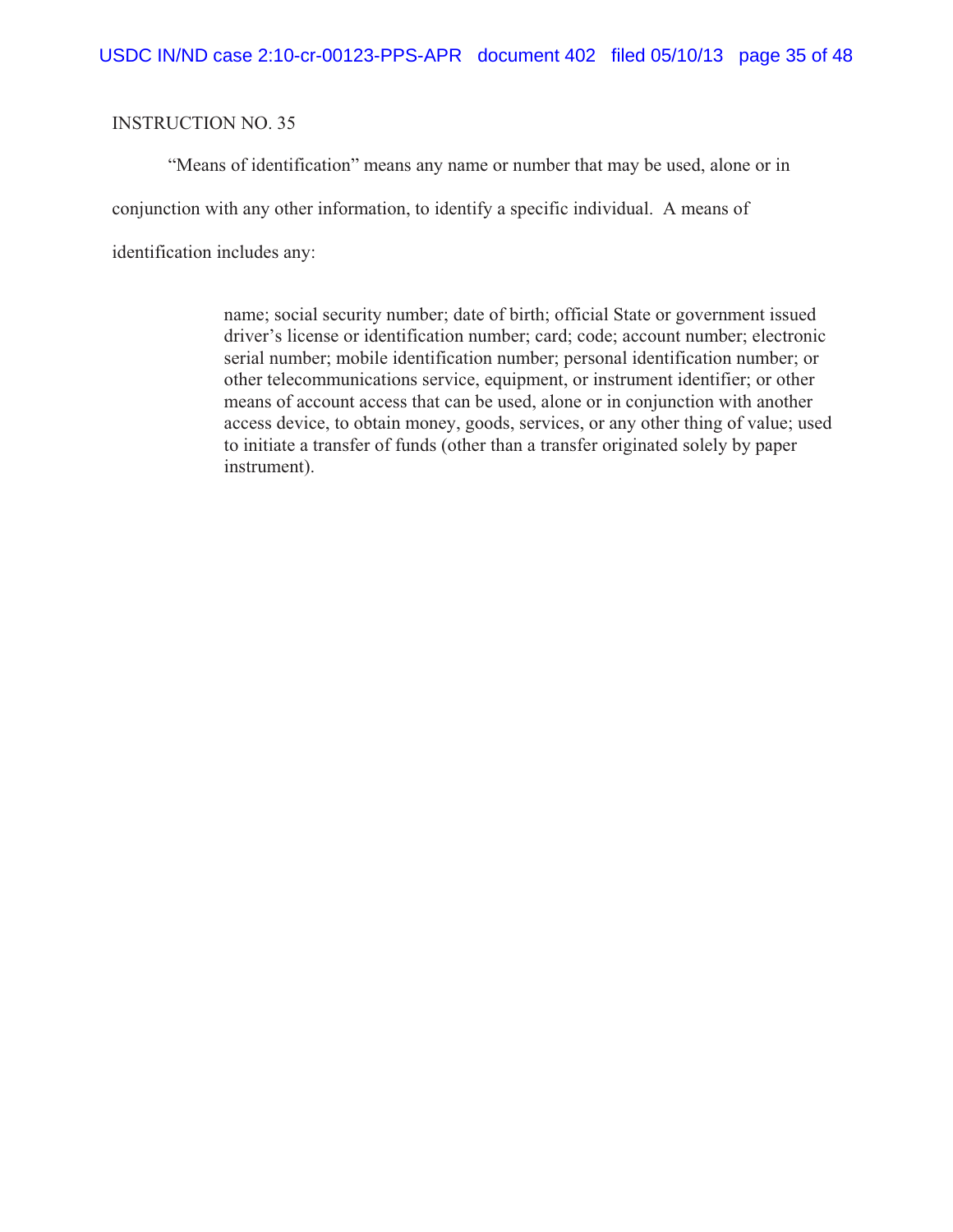"Lawful authority" means authorization recognized by statute or regulation. Thus, "without lawful authority" means without authorization recognized by statute or regulation.

To prove the "without lawful authority" element, the government need not prove that the identification document, authentication feature, false identification documents, or means of identification were stolen. However, proof that such documents, features or means of identification were stolen would satisfy the "without lawful authority" element.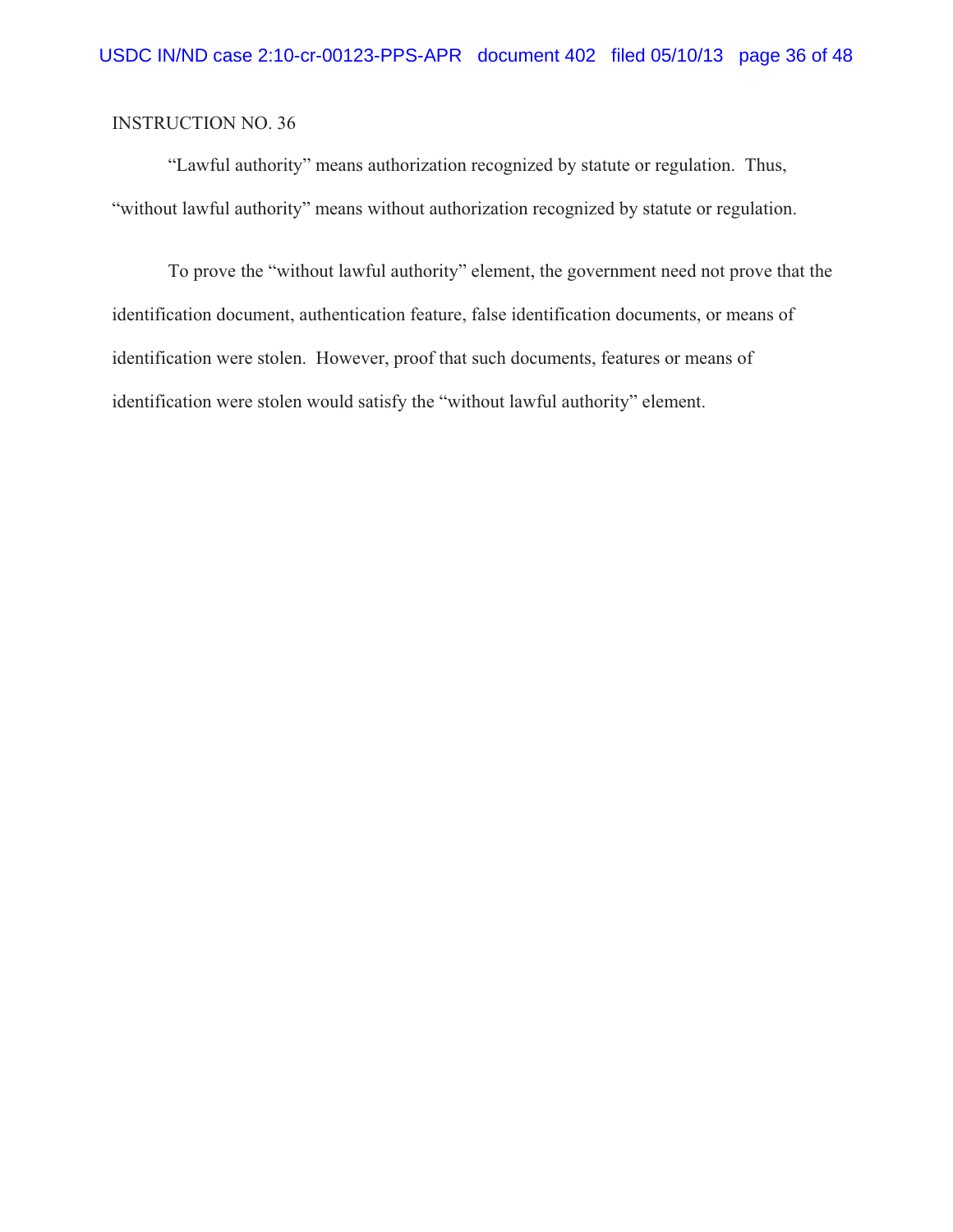"Interstate or foreign commerce" involves business, trade, travel, transportation or communication between any place in a state and any place outside that state, or any two places within a state but through any place outside that state. A defendant's conduct affects commerce if the natural consequences of the defendant's actions had some effect on commerce, however minimal.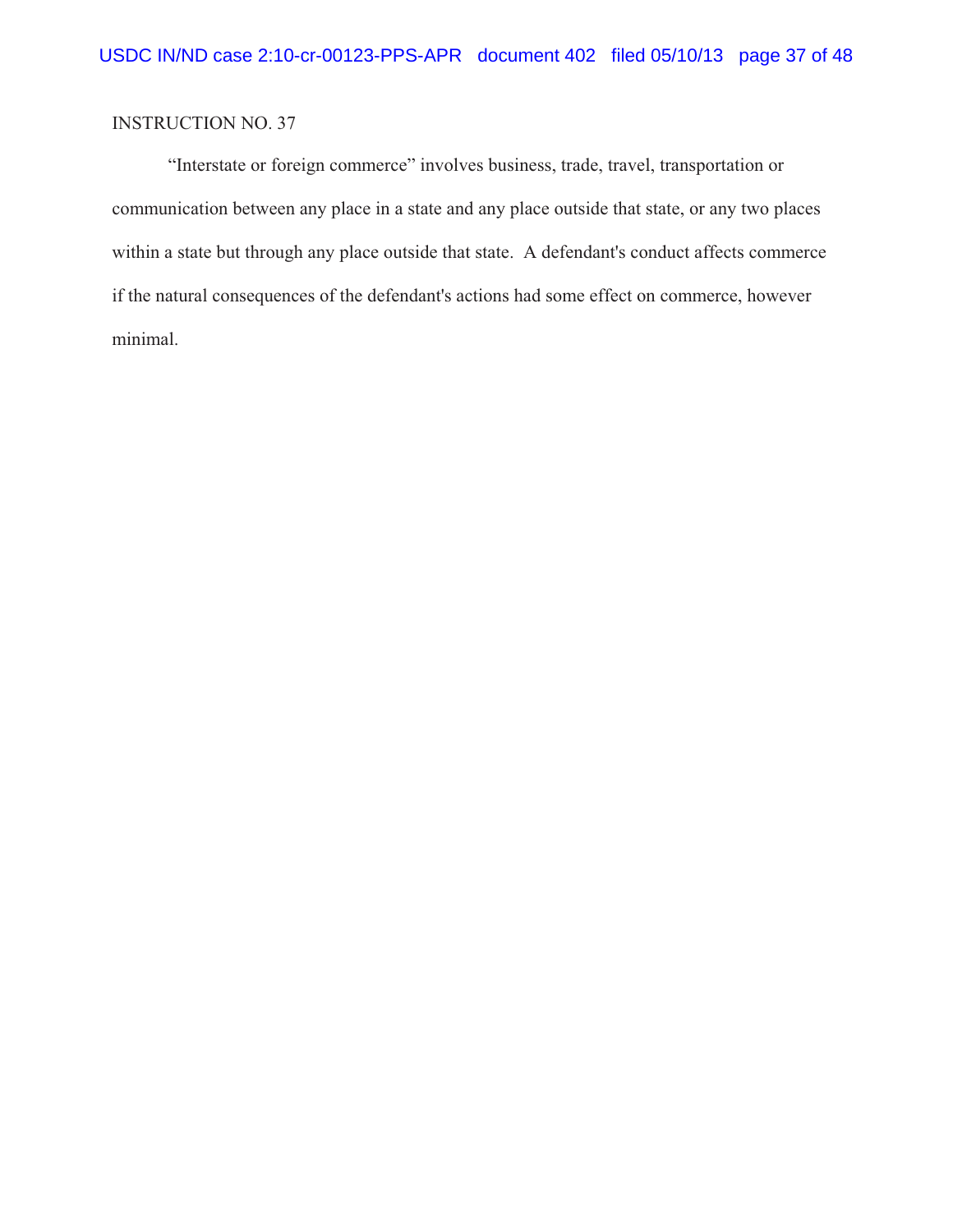Count 10 of the indictment charges Defendant Willie Harris with aggravated identity theft. In order for you to find the Defendant Harris guilty of this charge, the government must prove each of the five following elements beyond a reasonable doubt:

- 1. The defendant committed the underlying felony offenses of credit card fraud, mail fraud or bank fraud;
- 2. During and in relation to that offense, the defendant knowingly transferred, possessed and used a means of identification; and
- 3. The defendant did so without lawful authority; and
- 4. The means of identification belonged to another person; and
- 5. The defendant knew that the means of identification belonged to another person.

If you find from your consideration of all the evidence that the government has proved each of these elements beyond a reasonable doubt as to the charge you are considering, then you should find the defendant guilty of that charge.

If, on the other hand, you find from your consideration of all the evidence that the government has failed to prove any one of these elements beyond a reasonable doubt as to the charge you are considering, then you should find the defendants not guilty of that charge.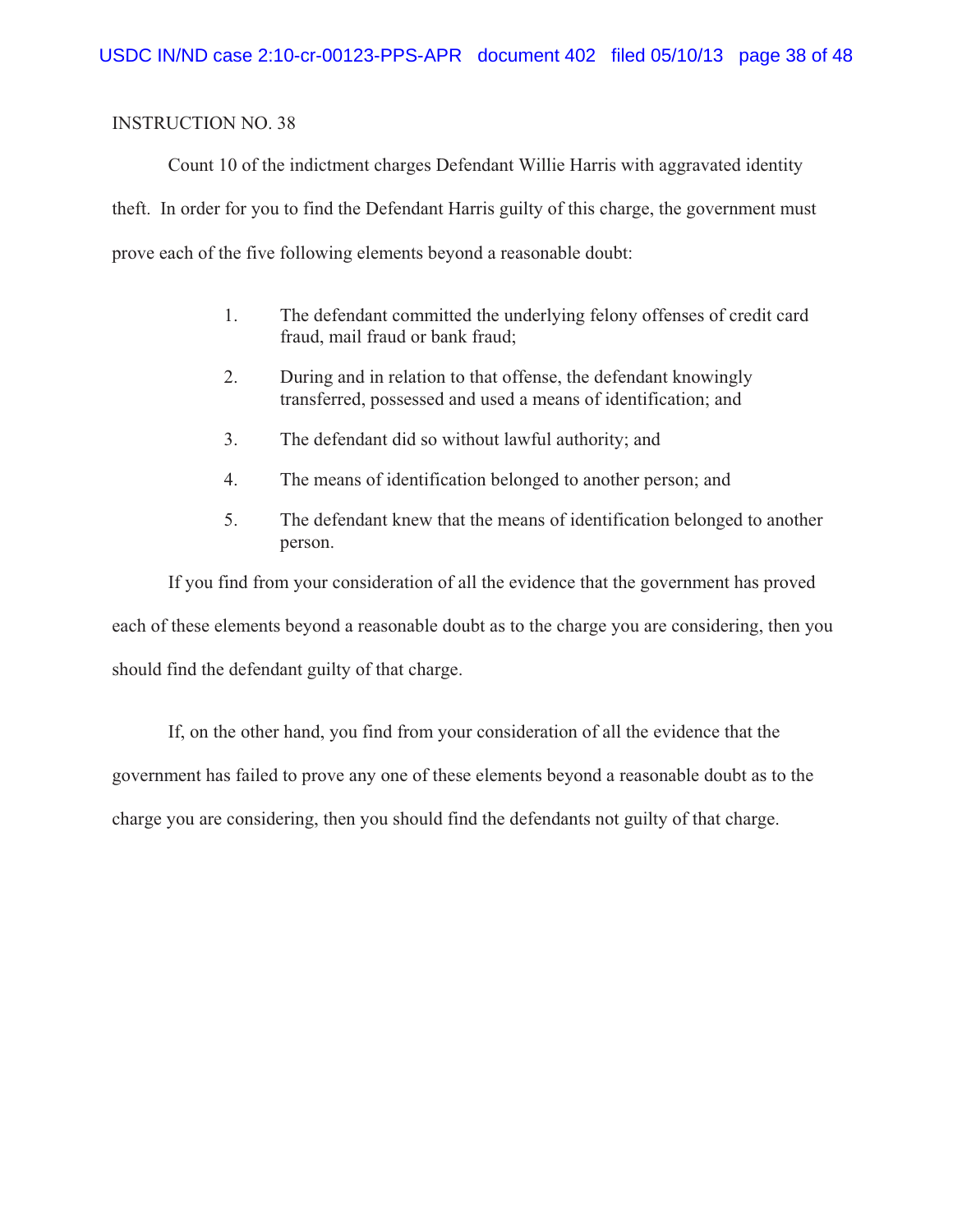A person transfers, possesses or uses a means of identification "in relation to" a crime if it had a purpose, role or effect with respect to the felony offense. It also means that the possession or use of the means of identification had a connection to or relationship with the felony offense.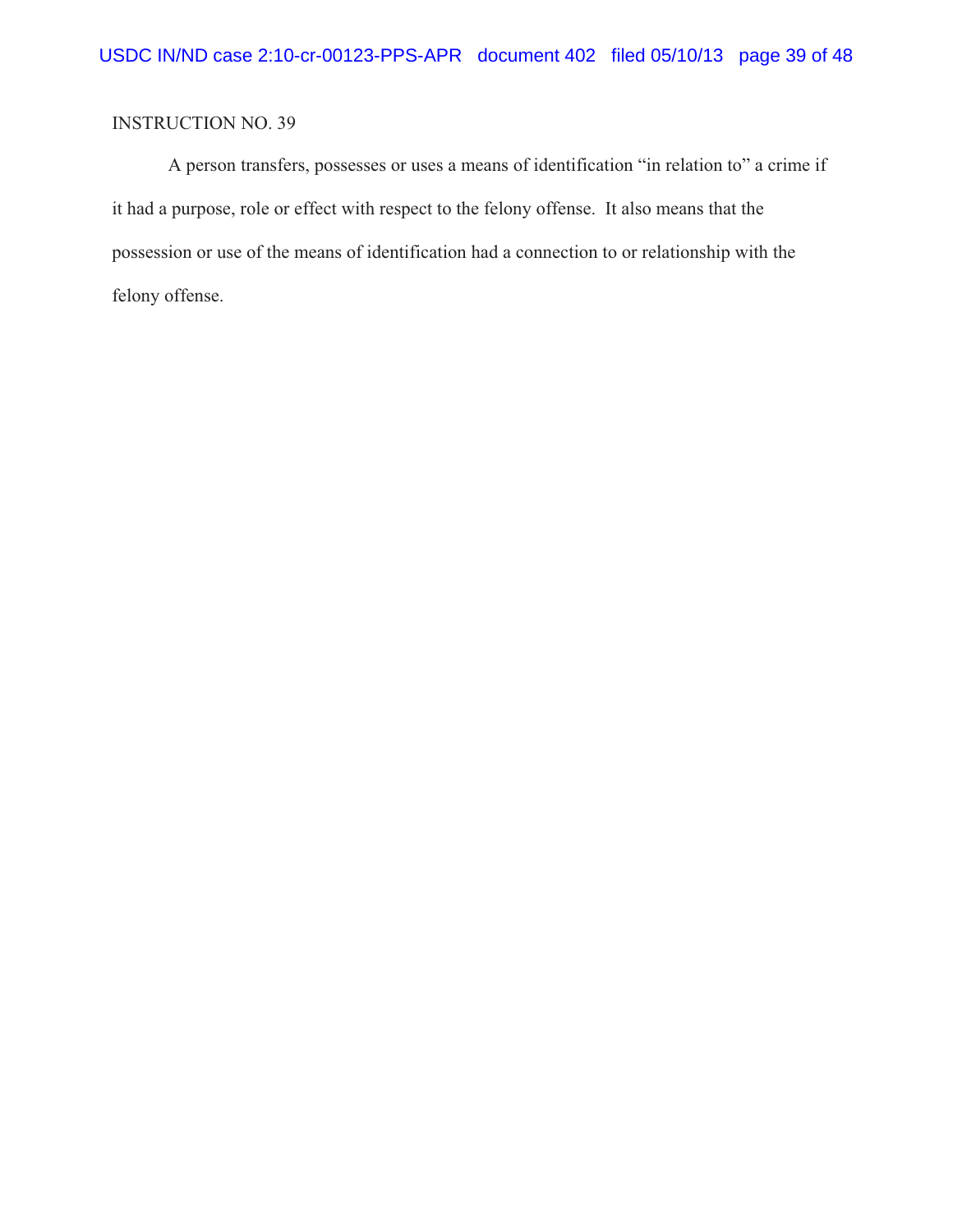Counts 6, 8 and 9 of the indictment charge Defendant Willie Harris with the use of access devices (also called account takeover/credit card fraud). In order for you to find the defendant guilty of this charge, the government must prove each of the four following elements beyond a reasonable doubt:

- 1. The defendant knowingly used or trafficked in one or more specified unauthorized access devices; and
- 2. By such conduct the defendant obtained money with a total value of at least \$1,000 during any one year period; and
- 3. The defendant did so with the intent to defraud; and
- 4. The defendant's conduct affected interstate commerce.

If you find from your consideration of all the evidence that the government has proved each of these elements beyond a reasonable doubt as to the charge you are considering, then you should find the defendant guilty of that charge.

If, on the other hand, you find from your consideration of all the evidence that the government has failed to prove any one of these elements beyond a reasonable doubt as to the charge you are considering, then you should find the defendant not guilty of that charge.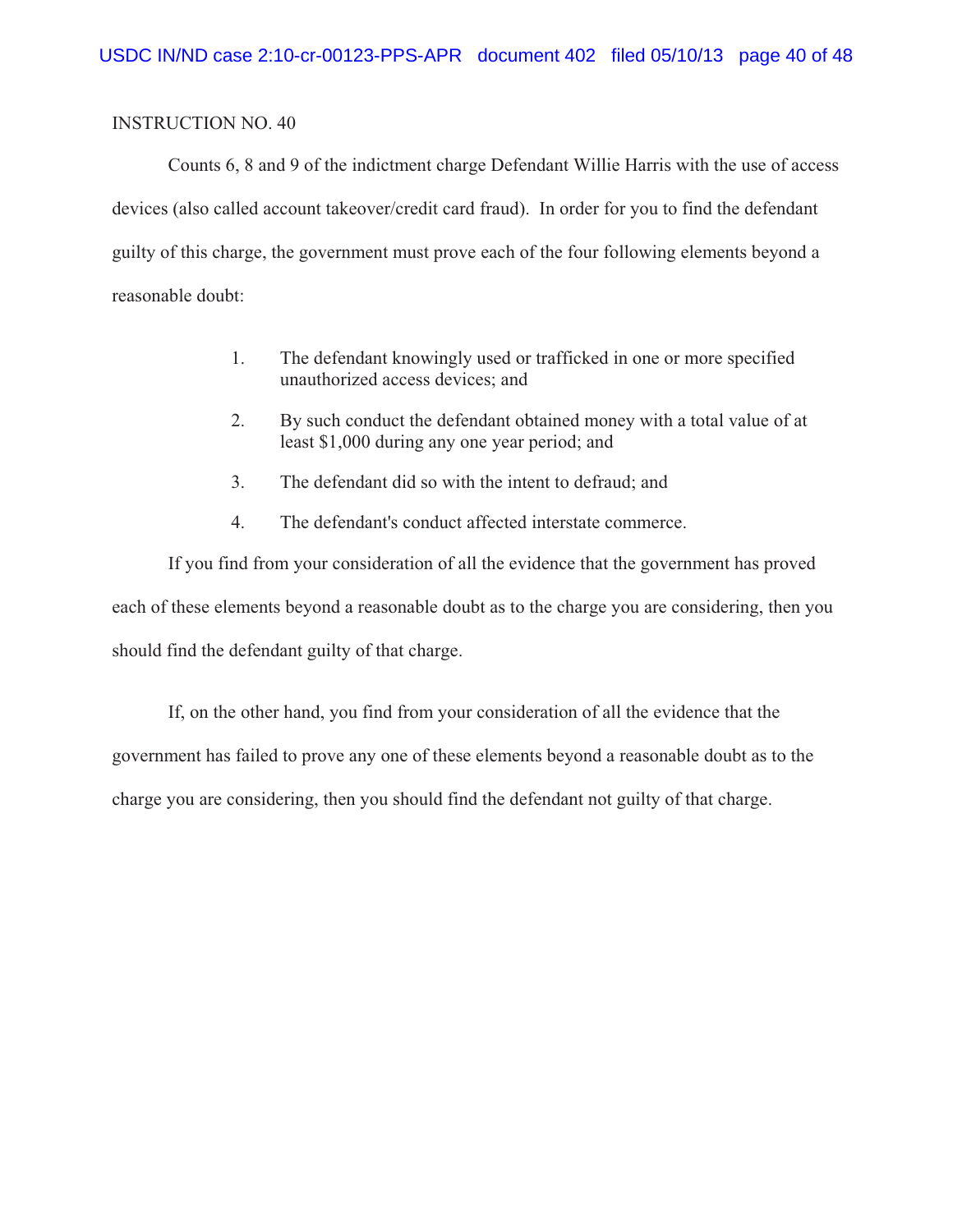The term "Access device" includes a credit card, debit card or a personal identification number such as that used to obtain cash at an ATM. It also means a card, plate, code, account number, electronic serial number, mobile identification number, personal identification number or other telecommunications service, equipment, instrument identifier or other means of account access that can be used, alone or in conjunction with another access device, to obtain money, goods, services, or any other thing of value, or that can be used to initiate a transfer of funds.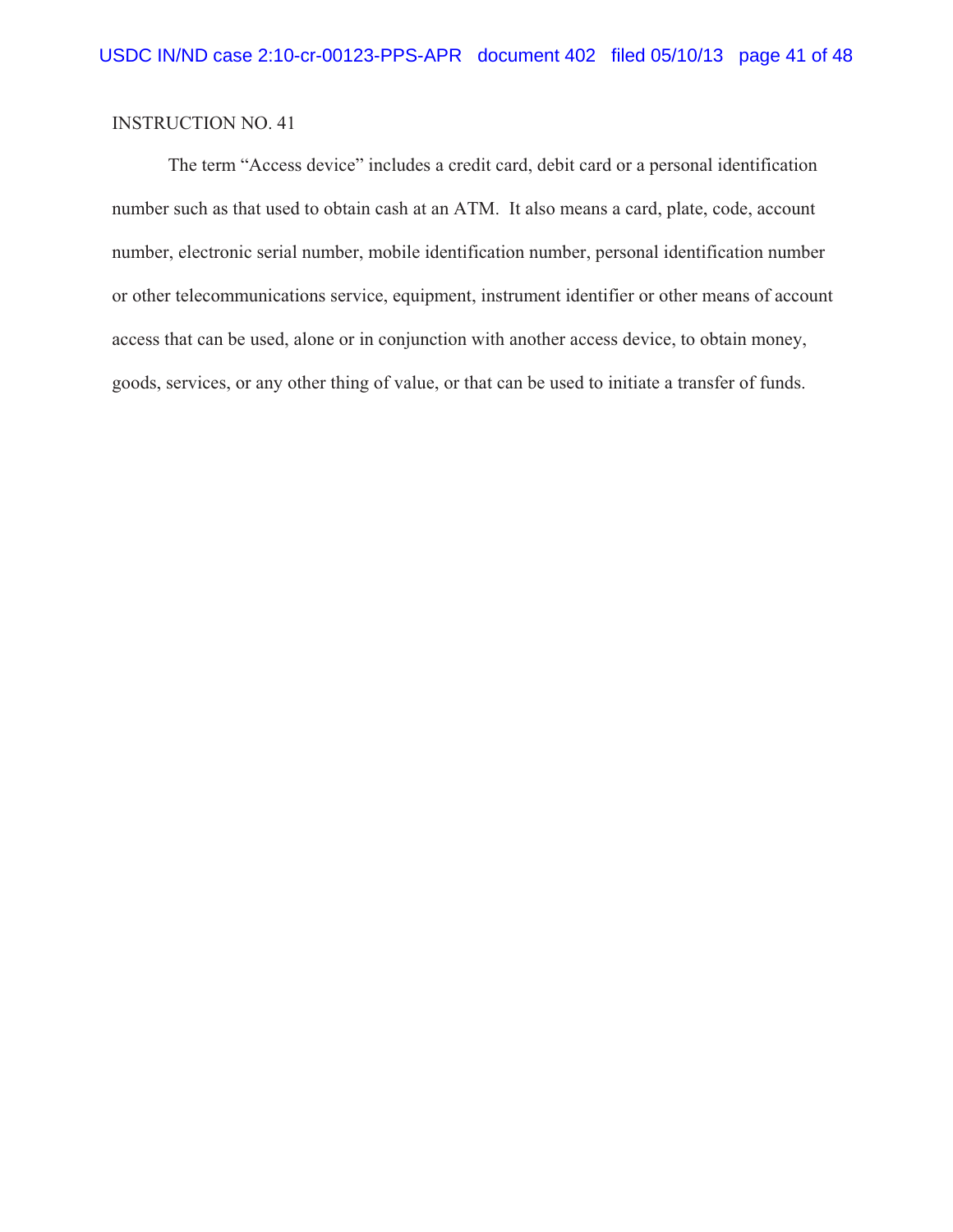"Unauthorized access device" means any access device that is lost, stolen, expired, revoked, canceled, or obtained with intent to defraud.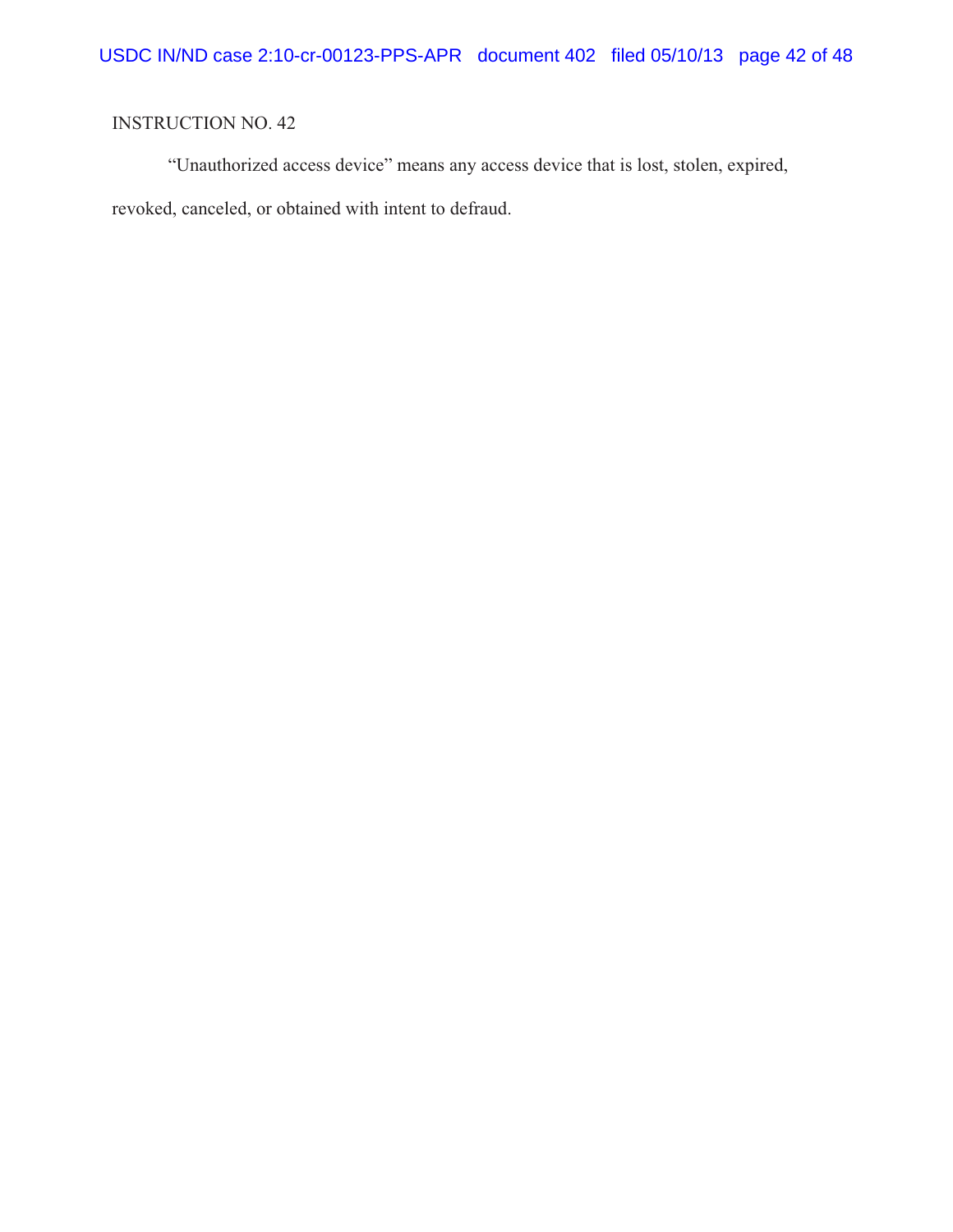"Traffic" or "trafficking" means to transfer something to another, or otherwise dispose of something. It also means to obtain control of something with intent to transfer or dispose of it.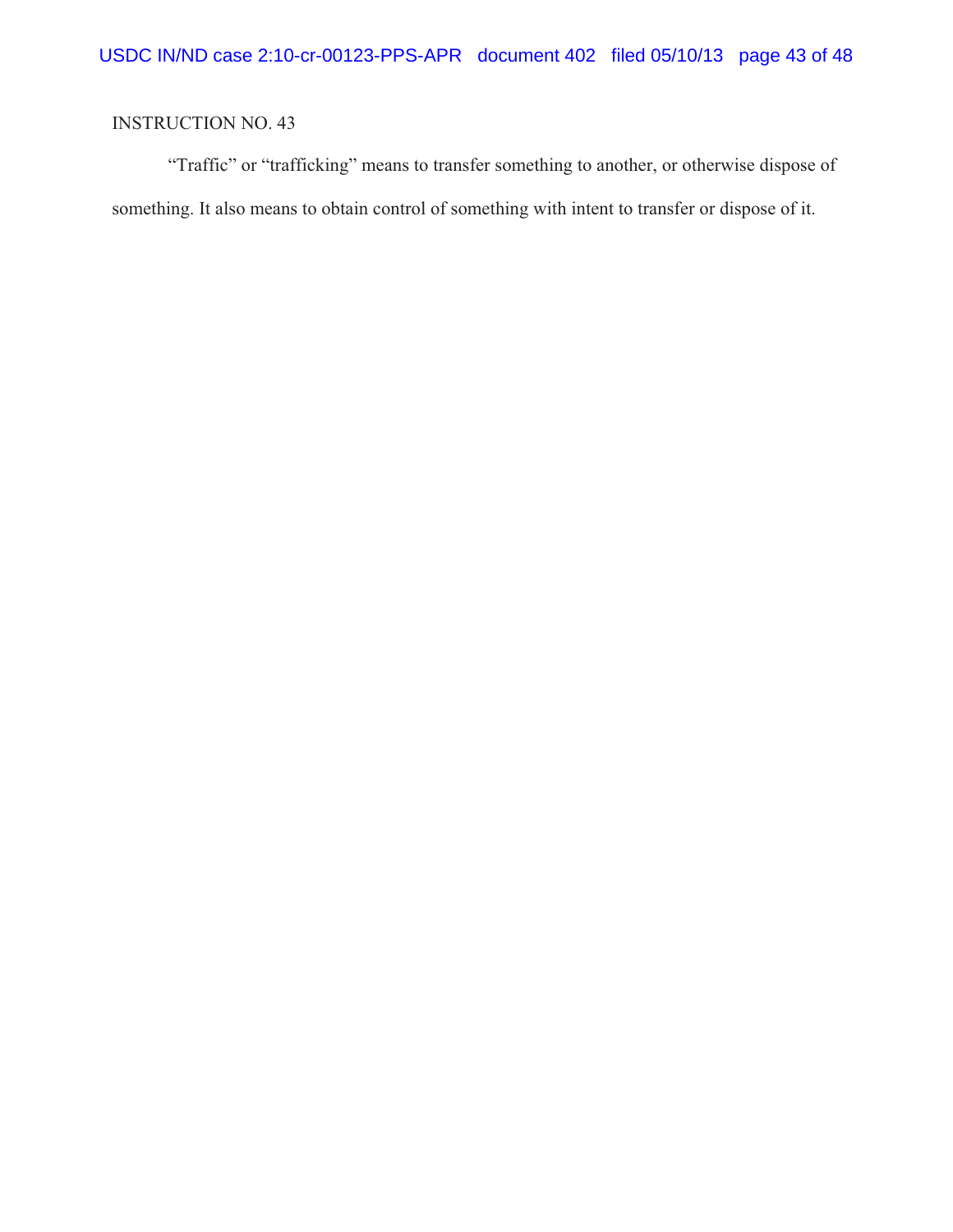A person acts with intent to defraud if he or she acts knowingly with the intent to deceive or cheat the victims in order to cause a gain of money or property to the defendant or another or the potential loss of money or property to another.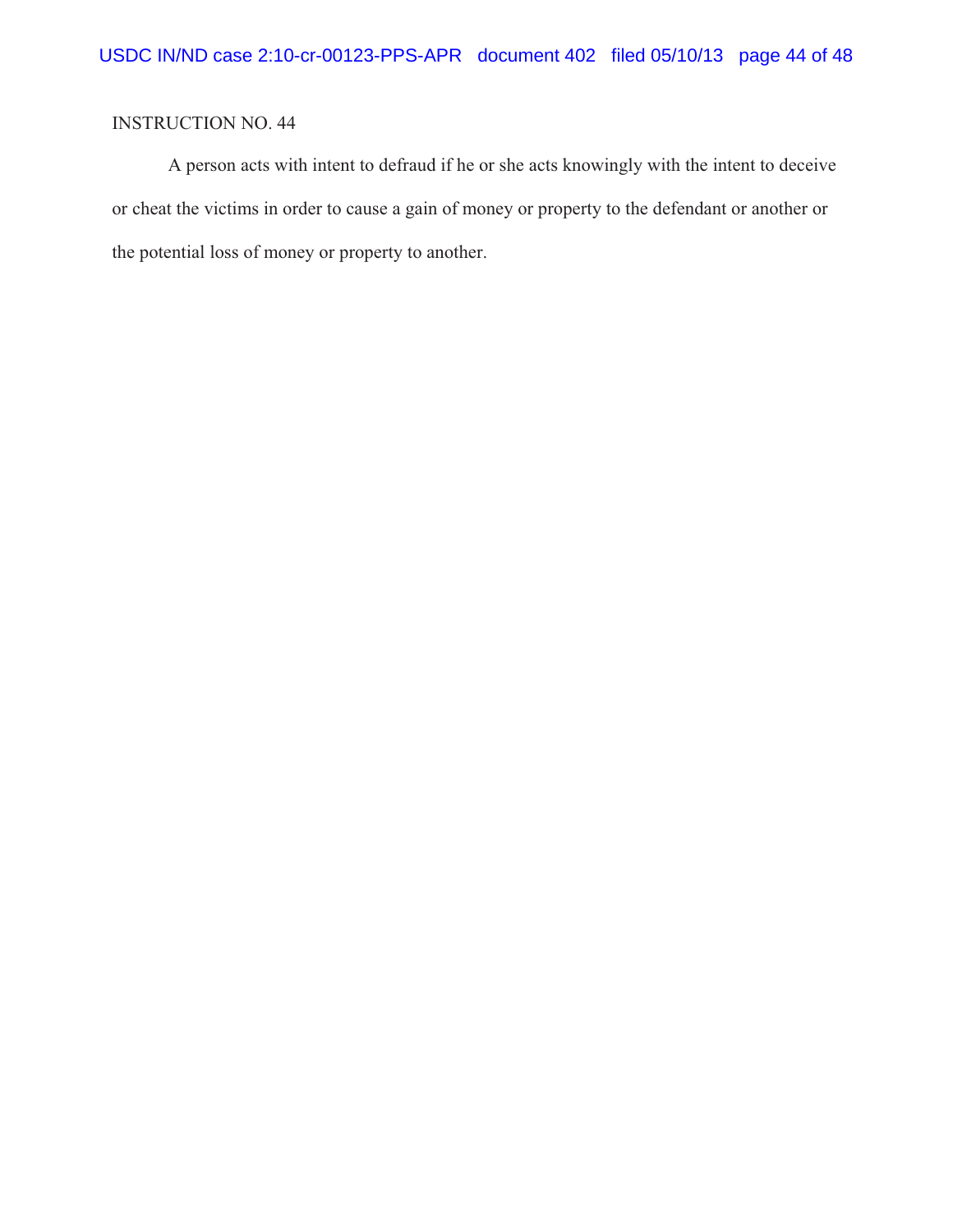Any person who knowingly aids, counsels, commands, induces, or procures the commission of an offense may be found guilty of that offense if he or she knowingly participated in the criminal activity and tried to make it succeed.

If a defendant knowingly causes the acts of another, then the defendant is responsible for those acts as though he or she personally committed them.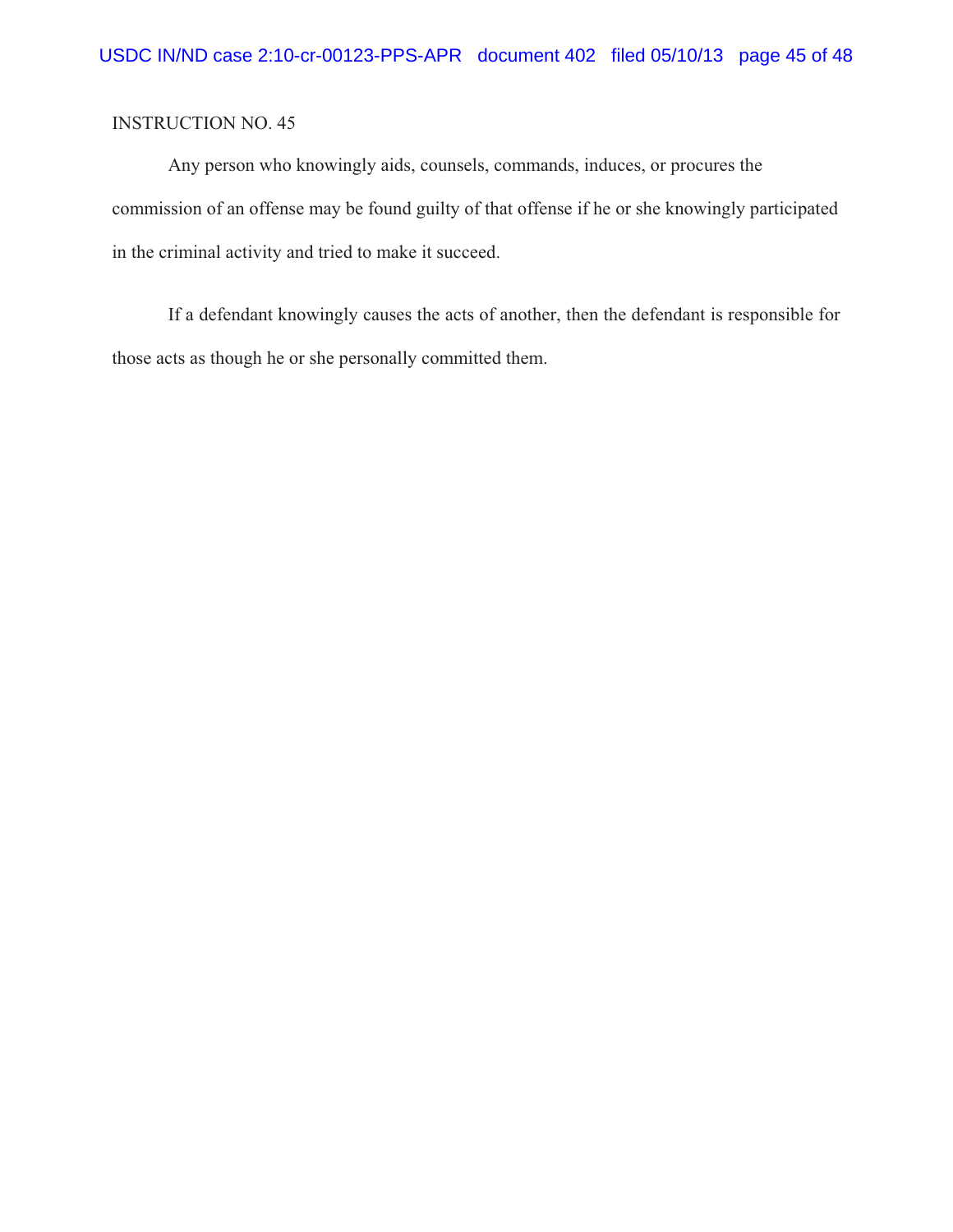Once you are all in the jury room, the first thing you should do is choose a foreperson. The foreperson should see to it that your discussions are carried on in an organized way and that everyone has a fair chance to be heard. You may discuss the case only when all jurors are present.

Once you start deliberating, do not communicate about the case or your deliberations with anyone. You may not communicate with others about the case or your deliberations by any means. This includes oral or written communication, as well as any electronic method of communication, such as telephone, cell phone, smart phone, iPhone, Blackberry, computer, text messaging, instant messaging, the Internet, chat rooms, blogs, websites, or services like Facebook, MySpace, LinkedIn, YouTube, Twitter, or any other method of communication.

If you need to communicate with me while you are deliberating, send a note through the court security officer. The note should be signed by the foreperson, or by one or more members of the jury. To have a complete record of this trial, it is important that you do not communicate with me except by a written note. I may have to talk to the lawyers about your message, so it may take me some time to get back to you. You may continue your deliberations while you wait for my answer. Please be advised that transcripts of trial testimony are not available to you. You must rely on your collective memory of the testimony.

If you send me a message, do not include the breakdown of any votes you may have conducted. In other words, do not tell me that you are split 6–6, or 8–4, or whatever your vote happens to be.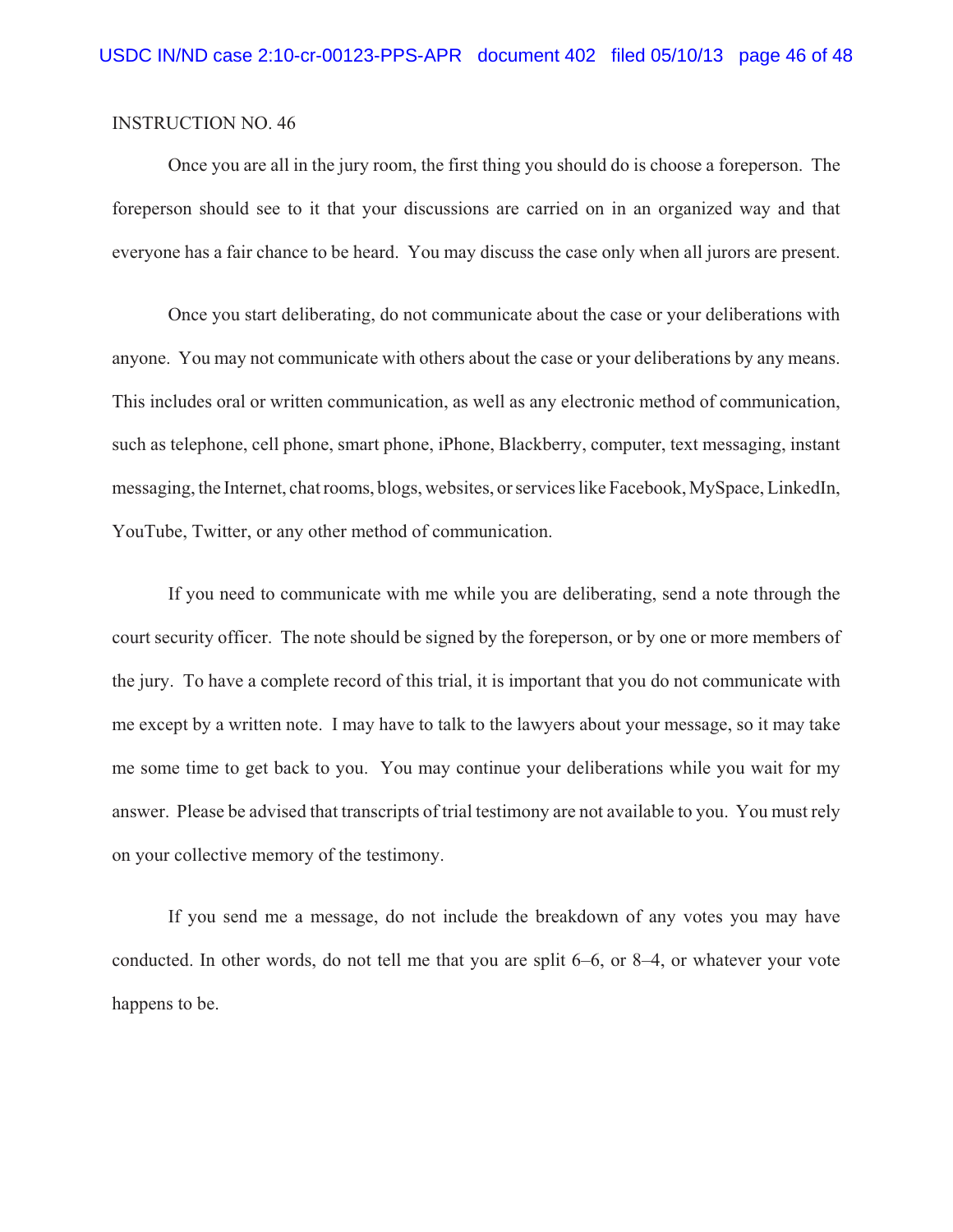A verdict form has been prepared for you. You will take this form with you to the jury room.

Read the verdict form.

When you have reached unanimous agreement, your foreperson will fill in, date, and sign the verdict form. Each of you will sign it.

Advise the court security officer once you have reached a verdict. When you come back to the courtroom, I will read the verdict aloud.